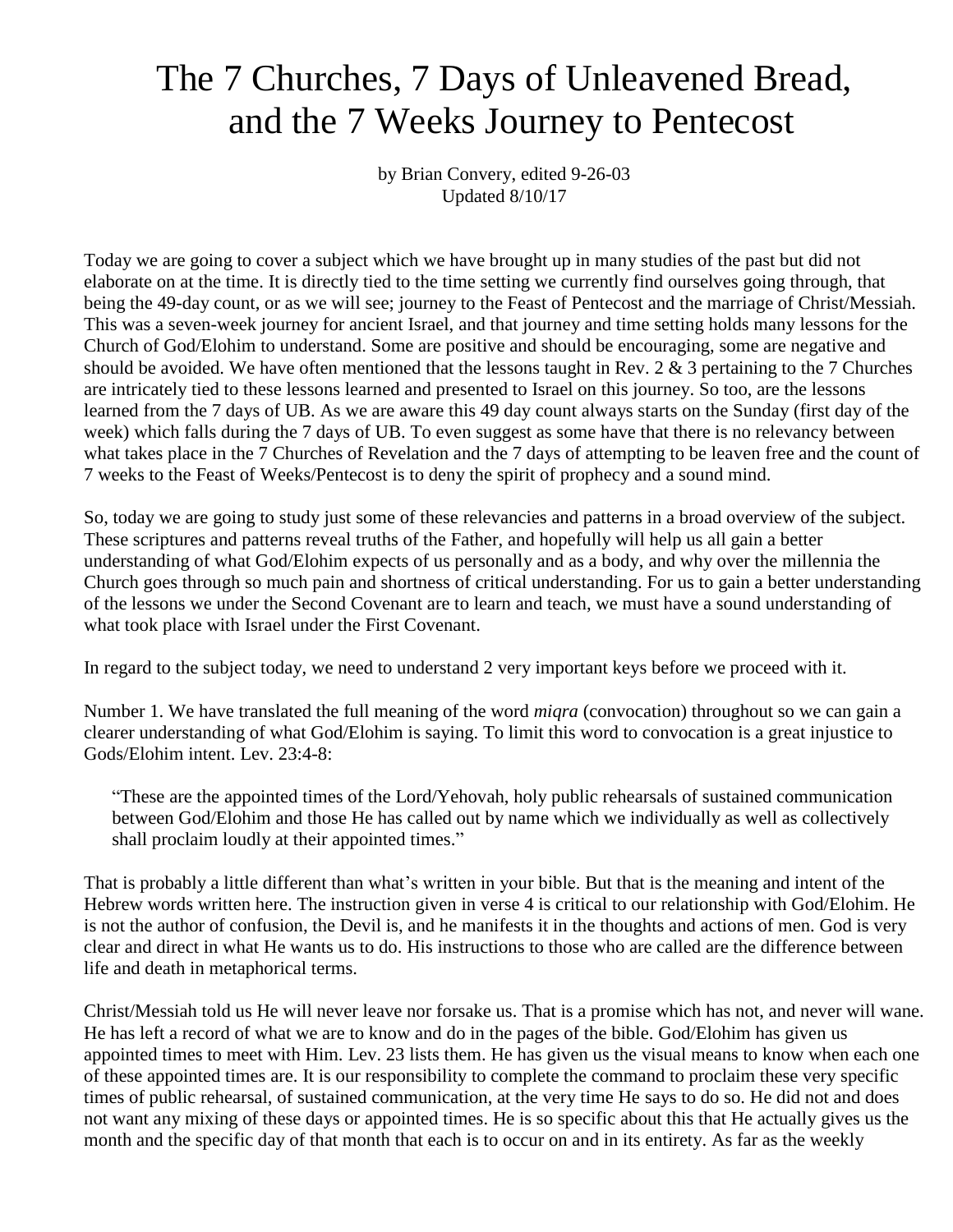Sabbath goes that travels through every month. He also tells us there are specific things to be done on each of these specific days which were used in honoring and worshiping God/Elohim.

In Lev. 23:37 we read:

"These are appointed times of the Lord/Yehovah which you shall proclaim loudly, holy public rehearsals of sustained communication (or worship) between God/Elohim and those He has called by name, to offer an offering made by fire to the Lord/Yehovah, a burnt offering and a grain offering, a sacrifice and drink offerings, everything on its day."

Here He has clearly told us and warned us that these very special days which He has appointed have very special sacrifices and burnt offerings which must be done on the exact day He has appointed. We mention this at the beginning of this study because of its importance to the called of the Father. We are not to mix the days or the burnt offering sacrificed on their specific day with that of another day.

The next verse we are going to read is very representative of that command, but in the Church today it is a source of much interpretation and pain: interpretation of men and pain to the called of the Father.

Lev. 23:5, "On the fourteenth of the first month at twilight is the Lords/Yehovahs Passover."

Brethren are now fighting and arguing amongst themselves individually and as groups over which day one must keep the Passover of the Lord/Yehovah. Some say the 14th, some the 15th. There are those who say the 13th and some who say we don't have to keep it at all. Well brethren, we (Linda and I) must be Simple Simons, for we believe what God/Elohim has clearly written. He tells us here, and in countless other scriptures, that the Passover of the Lord/Yehovah is on the 14th day of the first month. Thus, all His commanded functions, sacrifices, and burnt offerings for His Passover are to be conducted on the 14th day period, no other! No mixing with any aspect of it with that of another appointed time or day as verse 37 so clearly tells us.

Our purpose today isn't to badger anyone on what day or for that matter how they keep the Passover. We however need to spend a little time on this subject to show there is a reason why the Passover of the Lord/Yehovah is separate from the seven days of Unleavened Bread. Each has its own significance in the Plan of Salvation and must not be mixed. We are going to offer up a point which very few considered when formulating their belief on this subject of great debate in the Church.

That point is simply this. There is only one offering made by fire on the 14th of Abib. You do not find it listed here in Lev 23. In fact, you don't find it listed in Numbers 28 & 29 either. But you do learn something very educational there as to this sacrifice. In numbers  $28 \& 29$  we find the appointed times for the offerings made by fire. Numbers 28:2 tells us,

"Command the children of Israel and say to them, My offering, My food for My offerings made by fire as a sweet aroma to Me, you shall be **careful** (#8104, *shamar*, keep, watch, preserve) to offer to Me at their appointed time."

Once again, a very clear warning from God/Elohim not to mix up the times on which burnt offerings are to be made. He goes on to instruct Moses and thus ourselves of the specific burnt offerings and their appointed times. In these verses, He instructs Moses that there are regular burnt offerings each evening and morning. That is 2 of them on each day; one in the evening and one in the morning. That is one after sunset and one after sunrise.

The instruction here goes on to tell us what specific sacrifices were to be offered on the weekly Sabbath, New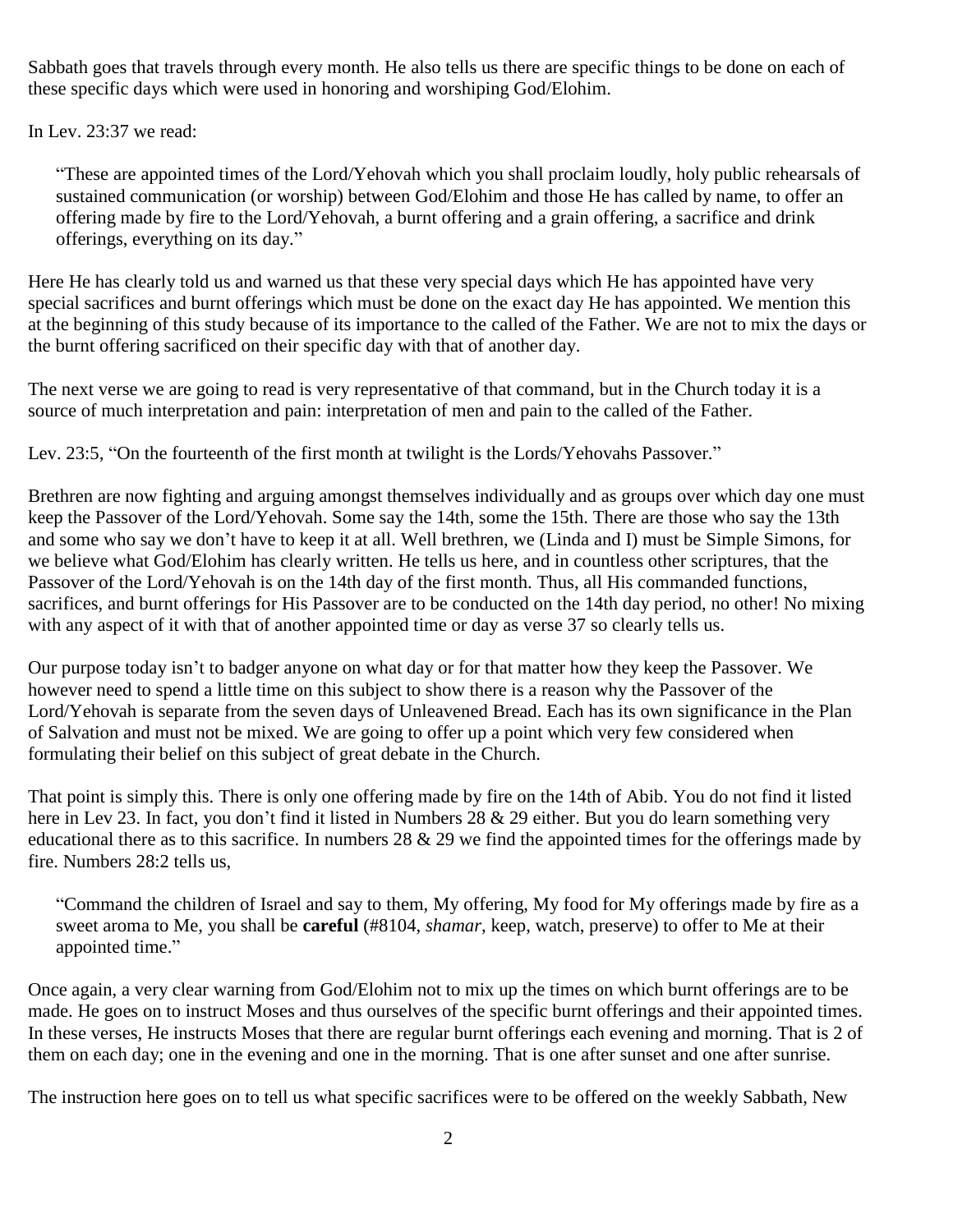Moon, Unleavened Bread, Firstfruits, Trumpets, Atonement, Tabernacles and the Last Great Day. On each of these they were also to offer the regular burnt offerings also. Now, no doubt some of you are saying we missed one: Passover! No, we didn't brethren. For in this thorough delineation of which burnt offerings are to be offered at their appointed times we read nothing about the Passover of the Lord/Yehovah except the following:

16: "On the fourteenth day of the first month is the Passover of the Lord/Yehovah."

Now, we hope our minds are swimming in thoughts over this. Verse 16 does not mention any of the regular burnt offerings or any other, does it? But these are the chapters in which God/Elohim gives us specific instructions as to what is, "His food, My offerings, a sweet aroma to Me" at their appointed times.

So why is nothing mentioned here! There is a very sobering lesson to the Church here in these chapters. It is a wakeup call to all of us about the bickering and deceit which has engulfed the Body of Christ/Messiah today in regard to the Passover of the Lord/Yehovah. No burnt offering we can come up with is acceptable as His food or as a sweet aroma to God/Elohim on this day, the 14th of Abib.

It is set aside, reserved for one sacrifice and offering made by fire alone. It is reserved for the Lamb of God/Elohim, the very Creator of heaven and earth and all that is in them. That is He who is known as the Word of God/Elohim, the I am, the Son of God/Elohim, Jesus the Christ/Messiah and many other names; but to our salvation He is preeminent as the Lamb of the fathers household.

He is the only Lamb acceptable as a sacrifice and offering made by fire on this day, to the Eternal. Let this sink in deep. It is written for us, the called of the Father, those who are trying to understand His meaning and purpose for these appointed times so that we can worship Him in spirit and in truth. Yes, to us! Who have received the spirit of God/Elohim, so that we can understand the things of God/Elohim. As 1Cor 2 tells us.

It is the word of God/Elohim written right here in the bible, that tells us when and how to keep and proclaim the appointed times, each on its own day. He tells us right here that the Passover of the Lord/Yehovah is on the 14th day of Abib. That means every function of it. It doesn't overlap with any other day, no mixing whatsoever. In fact, we are instructed often that it does not start until after sunset. Let's see why He has done this. There is only one account in the Old Testament/First Covenant which clearly and thoroughly tells us of the Passover of the Lord/Yehovah, its setting, the day, and the sacrifice and offering made by fire of that day. It is found in Exodus 12. Let's read verses 5-10. We will be reading from J.P. Green's Interlinear bible.

"A flock animal, a male without blemish, a yearling, shall be to you. You shall take from the sheep or from the goats. 6: And it shall be for you to keep until (that is the Hebrew word *ad* which means; up to, or even to) the fourteenth day of this month. And all the assembly of the congregation of Israel shall kill it between the evenings 7: And they shall take from the blood, and put *it* on the two side doorposts and on the upper doorpost, on the houses *in* which they eat it. 8: And they shall eat the flesh (My food) in this night, (which night? The only one ever mentioned in the bible, the 14th of *Abib*.) roasted with fire, (start of the offering made by fire) and they shall eat it with unleavened *bread* and bitter herbs (Hebrew: with bitterness). 9: Do not eat it raw, or at all boiled in water, but roasted with fire; its head with its legs and with its inward parts (edible organs). 10: And you shall not leave any of it until morning. And you shall burn with fire that left from it until morning. (the finish of the offering made by fire)"

We have just read Gods/Elohim account that took place on the night of His Passover. Here is the offering made by fire of the 14th of Abib. We are commanded not to mix up, confuse, or swap these commanded things to another appointed time of God/Elohim in any way, shape, or form. These sacrifices and appointed times of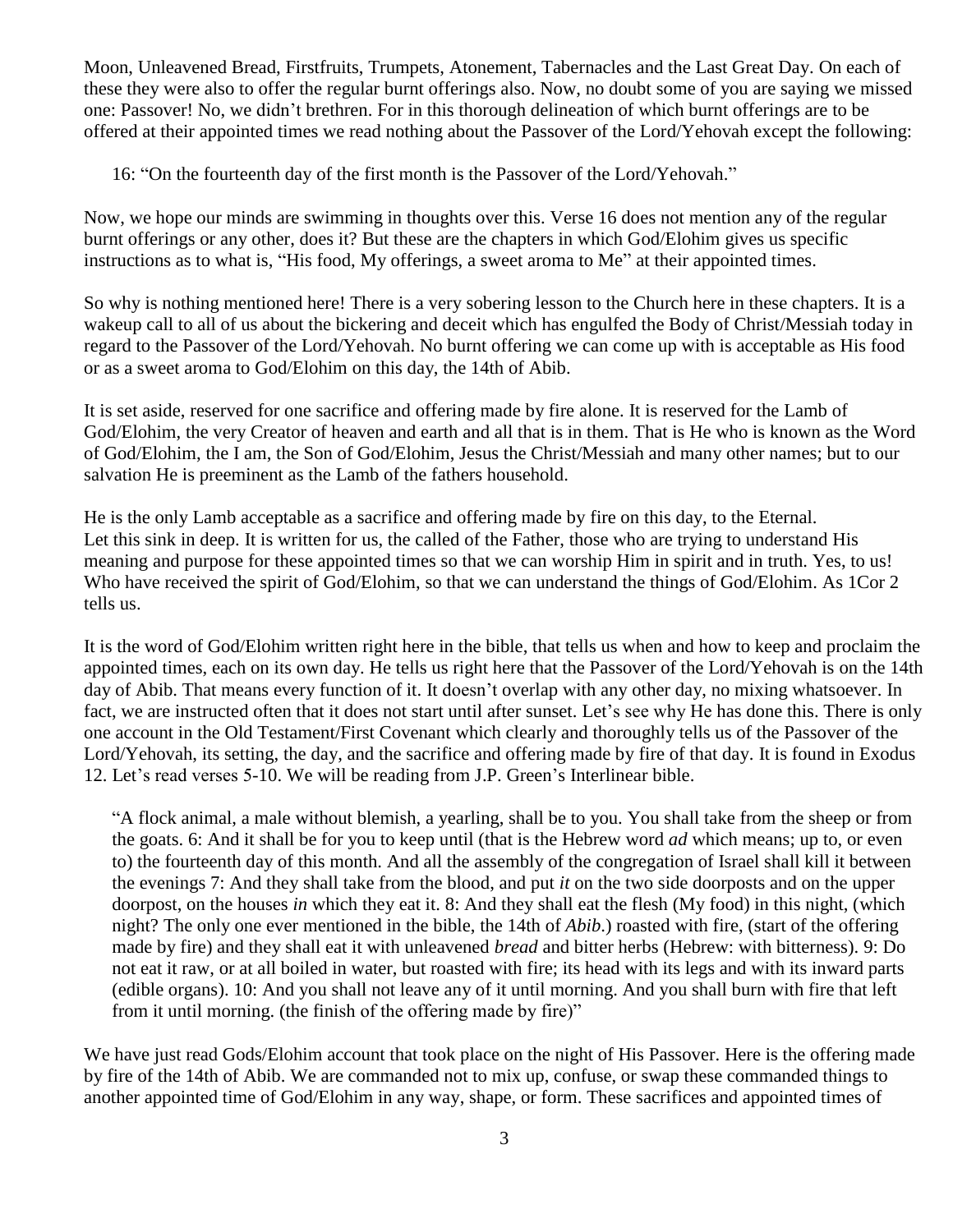God/Elohim are very important to our understanding of the Plan of Salvation and the Church's participation in it.

These scriptures tell us that on the same night the lamb was killed, it was eaten, and made to be an offering made by fire. All on the same night.

Verse 11 tells us it is the Lord's Passover/Yehovahs. All in the same night, the 14th. He is not the author of confusion, the devil our adversary is and he has caused many to openly stumble in the simplicity of Christ/Messiah. They follow men devoid of understanding rather than the simple Word and Patterns of God/Elohim. On the night of the Lord's/Yehovahs Passover Israel was not to leave the household of their fathers. If the firstborn did, the blood of the lamb would not protect them from the death angel which was to pass over at midnight. Verse 22 tells us,

"And take a bunch of hyssop and dip in the blood which is in the basin. And apply some of the blood in the basin to the upper doorpost and to the side doorposts. And you shall not go out anymore from the door of his house until morning."

Without this sacrifice of the Lamb of God/Elohim we would not have received His shed blood on the doorposts of our mind which allows the spirit of God/Elohim to be available to us which then leads us in the process of trying to maintain the unleavened state we have received from Christ/Messiah. The Passover of the Lord/Yehovah sets the stage for us to thus come out and participate in the process of unleavening and maintaining that state for 7 more days.

That unleavening is very instructive to us, the Church. The very specific appointed times for it in the scriptures are the 15th through the 21st of the first month. We must not confuse the lessons of this unleavened bread with that of the unleavened bread of Passover. One was done on our behalf by the Lamb of the Fathers household, the other is done by us the Church in trying to maintain that state made possible and given to us by Christ/Messiah after living as a perfect man, so we can attain to the measure of His stature and fullness.

Let us play the fool to some of you for a moment. To us the 15th of Abib represents the start of the 7 days of Unleavened Bread, and the start of our individual march away from sin and maintaining that state by remaining vigilant as to sin's presence and its ability to hide. We read in Duet 16:1 that Israel started out of Egypt by night.

1: "Observe the month of Abib, and keep the Passover to the Lord/Yehovah your God/Elohim. For in the month of Abib the Lord/Yehovah your God/Elohim brought you out of Egypt by night."

Israel started their journey out of Egypt on the night of the 15th of Abib. How do we come up with this? We know this cannot be the Passover; for Israelites could not come out of their homes on the night of the Passover of the Lord/Yehovah but according to the 7-day combined festival of Passover and UB of Judaism they could. Only one is correct and the scriptures simply and clearly tell us which one. So, this night talked about here in 16:1 cannot be the Passover. We further read in Numbers 33:3:

"They departed from Rameses in the first month on the fifteenth day of the first month; the day after the Passover the children of Israel went out with boldness in the sight of all the Egyptians."

Now let's sum this up. They came out of Egypt on the night of the 15th of Abib. Thus, that is not the Passover, for on the Passover of the Lord/Yehovah they had to kill the lamb, put the blood on their doorposts, roast the lamb, eat it, burn its remains, and yes, not come out of their homes until morning. (*Boqer*, sunrise or dawn)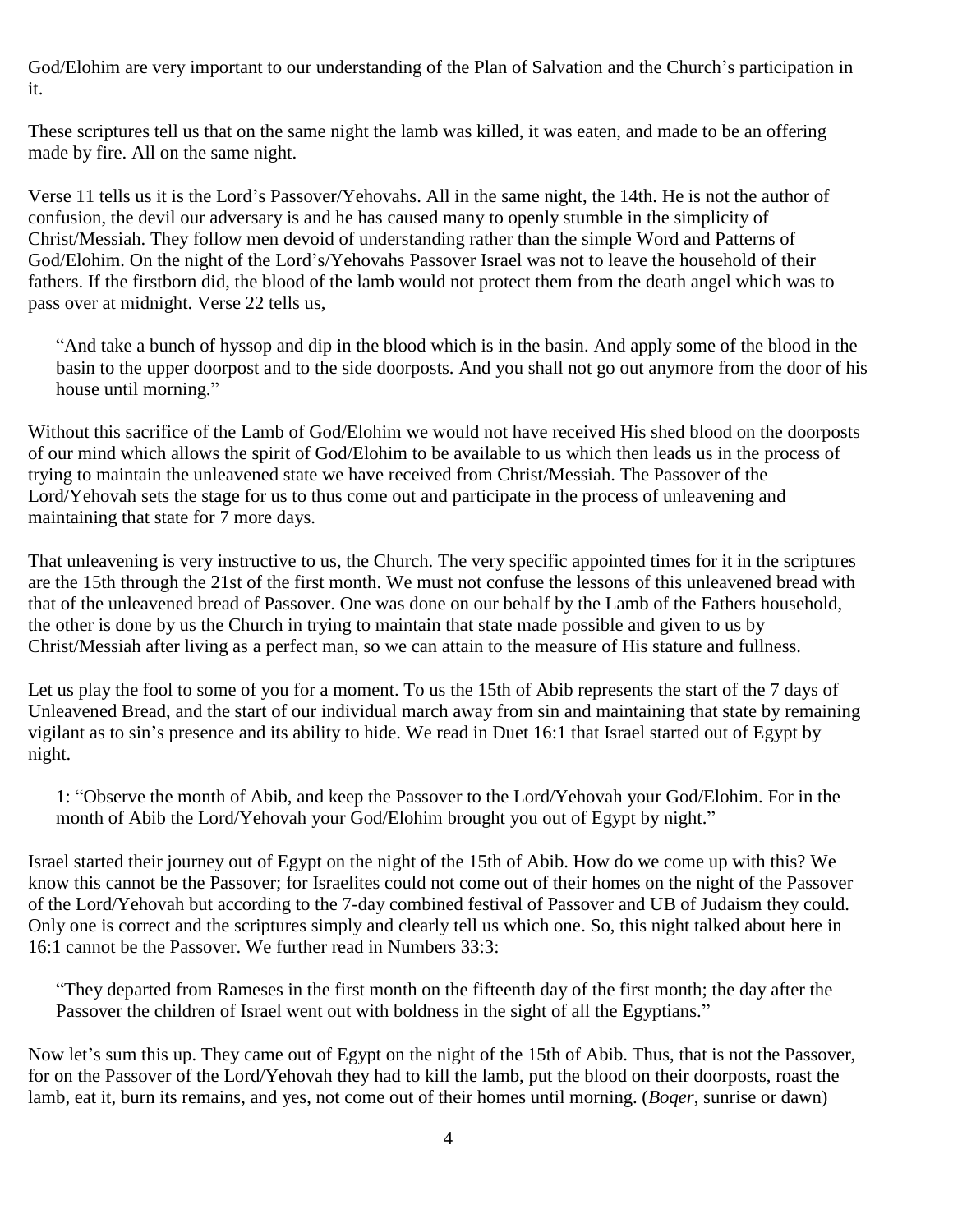Now that has to be the 14th just as God/Elohiom says throughout the bible. So, God's/Elohim word does not mix any of the things of one appointed time with another just as He says. There is no confusion from Him on this point. He does not mix His appointed times or the required sacrifices or functions to be conducted on each. When an annual Holy Day or New Moon falls on a weekly Sabbath or any combination thereof He clearly delineates that in Numbers 28 & 29. All this is very important to be able to understand the intended spiritual lessons we are to function in, under the terms and conditions of the New Covenant.

With this said let's go back to Lev 23 to see what the second important point is before we get into the pattern of the scriptures about 7 days of UB, 7 weeks count to Pentecost, and the 7 Churches of Revelation. Let's start in verse 6.

"And on the fifteenth day of the same month is the appointed time of Unleavened Bread to the Lord/Yehovah. Seven days you MUST eat unleavened bread."

This function is not a choice. We are commanded to eat UB for 7 days. This is the big lesson that is to be understood by those called of the Father. We have to eat unleavened bread for all seven days. It is our responsibility to remove all leavening immediately when we find it or remove ourselves from its presence. That's it in a nutshell. We are of the Firstborn or of His body and we must not tolerate sin in that body if we are to become the firstfruits.

## Verses 7-8:

"On the first day  $(15<sup>th</sup>)$  you shall have a holy public rehearsal of sustained communication with God/Elohim. You shall do no customary work on it. 8: But you shall offer an offering made by fire to the Lord/Yehovah for seven days (these are spelled out in Numbers 28:17-25). The seventh day as well is a holy public rehearsal of sustained communication with God/Elohim. You shall do no customary work."

We are to learn many lessons from the keeping of these 7 days of UB. They are to be all kept, leaven free. That takes a lot of effort individually and collectively. It takes a great deal of personal involvement. No one else can do it for us, but we can help one another in accomplishing the task. Christ/Messiah had already died for our sins the day before on the 14th, the Passover of the Lord/Yehovah. He had become our perfect, unleavened sacrifice. He had become a sweet-smelling aroma to the Father. He started the unleavened process for us. So now His body, His Church, must keep leaven out for 7 days, or for 7 Church eras (as some call them) or for the 7 Church types or even better stated; attitudes, spoken of in Rev 2 & 3. In 1 Cor 5:7 we read:

"Therefore, cleanse thoroughly (#1571 *ekkathairo*) the old leaven, that you may be a new lump, since you truly are unleavened. For indeed Christ/Messiah our Passover, was sacrificed for us."

Brethren, we the members of the body of Christ/Messiah must individually continue the process, He started for us and in us, regardless of where we find ourselves in the landscape of the Churches. During Israel's first 7 days of UB she found herself traveling through the landscape of the surrounding territory of Egypt. In Numbers 33:5- 9 we can read the following sequence of events.

On the 15th she traveled from Rameses and camped at Succoth. She was now a true sojourner living in temporary dwellings. No longer was she in Pharaoh's presence and under his influence.

On the 16th of Abib she left Succoth and camped at Etham on the edge of the wilderness. She was not yet ready to face that yet, that is, the true wilderness.

On the 17th they left Etham and camped near Migdol. This is so symbolic of what was about to happen to them. They were about to pass from the fortress of Egypt to the pillar of the Lord/Yehovah.

On the 18th of Abib they left there and passed through the midst of the sea and went 3 days journey in the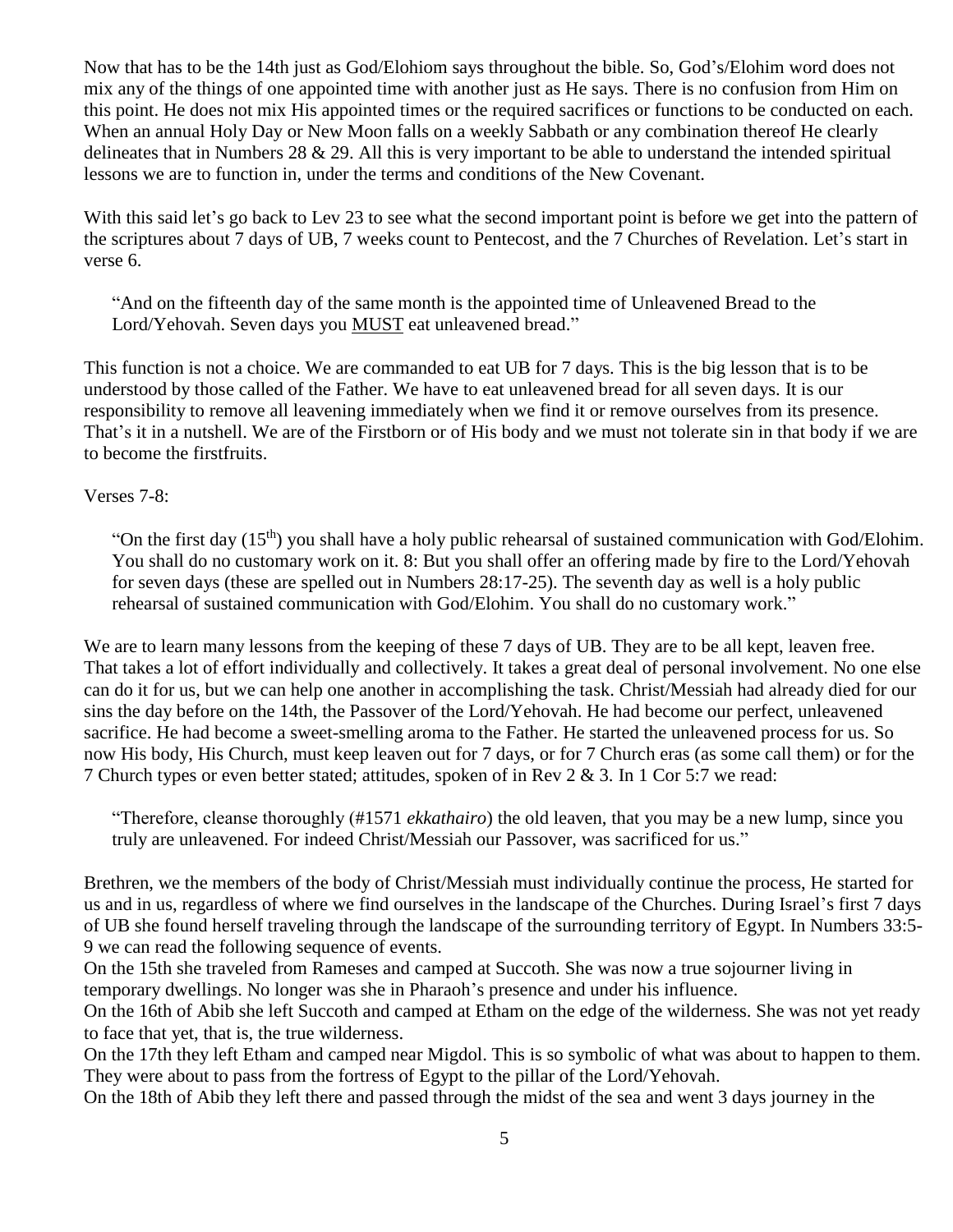wilderness of Etham and camped at Marah. So here we see the 18th, 19th and 20th of Abib consumed. In relevant terms those days were the 4th, 5th, and 6th days of UB. But now on the 21st of Abib they moved from Marah, the place of bitterness, to Elim, the place of 12 springs of water, and 70 palm trees. The spiritual significance of these springs and trees and the number of each on the last day of UB should be racing through our thoughts. These 7 days of UB here were times of great testing and joy for Israel. Much of it was very difficult. Remember how this journey started. Ex 12:41-42:

"And it came to pass at the end of the four hundred and thirty years, on that very same day, it came to pass that all the armies of the Lord/Yehovah went out from the land of Egypt (15th, Num 33:3). 42: It is a night of vigilant watching (#8107) to the Lord/Yehovah (no longer Pharaoh) for bringing them out of the land of Egypt (Duet 16:1). This is that night of the Lord/Yehovah of vigilant watching (#8107) for all the children of Israel throughout their generations."

Why vigilant watching? Because sin is sure to follow and if we are not watching the Lord/Yehovah vigilantly it will overtake us and destroy us. Thus, an important lesson we are to learn.

In Ex 13 we read about the events surrounding the 15th, 16th and 17th of Abib or as we know them here, the 1st, 2nd and 3rd days of UB. It is important to note that on the 15th of Abib, the 1st day of the appointed time of Unleavened Bread, that God/Elohim instructed Moses to teach Israel about His laws of the firstborn. There was an assembly on this holy day in which Israel received that instruction. Its fundamentals were; 1) God/Elohim owned all the firstborn and 2) they were not to eat (take in) any leavened bread. (Beware of the leaven of the Pharisees and the Sadducees or their doctrine. Mat 16:6 & 12)

In chapter 14 we see that God/Elohim hardened Pharaoh's heart so that he would pursue them. Israel was tested at that time. She was tested throughout these 7 days of UB to see if she would remain vigilant and watchful. Pharaoh overtook her on the 4th day and she became afraid, in fact the scriptures tell us "very afraid." She doubted God/Elohim and His promises after all He had shown her and done for her. They actually wished to return to Egypt and serve in bondage to Pharaoh rather than the seeming severe onslaught and hardships with God/Elohim. This is so indicative of spiritual Israel as we will see. God/Elohim told Moses to instruct Israel to move forward and He would fight for them. But she continued to look back and not forward, to the point she was afraid and confused and didn't know right from wrong desires. How often brethren have we fallen into doubt and fear about the way of life we have been called to and which we have willingly accepted? How often have we felt we are in a wilderness alone, apart from what seems appealing to the eye? How often have we stumbled and sinned?

Christ/Messiah says to us at these times of testing and possible weakness, do not be afraid, move forward, don't look back to sin, but be vigilant and focus on the Lord/Yehovah for He will help in the fight. In fact, He will never test us with more than we can endure. But, be absolutely assured brethren, we will be tested often and hard, for He has a purpose for us and we must prove ourselves worthy of it.

In chapter 15 we learn that after Israel summoned the courage to pass through the Red Sea that God/Elohim had a great victory over sin. Here Israel was symbolically baptized, but then, was immediately tested without finding water for 3 days, and when they did it was bitter. Do we have enough stores of water to carry us through such times brethren? What do we do when we are faced with only bitter water? Would we drink it and taint ourselves in desperation, or would we be vigilant and wait on the Lord/Yehovah, drawing on our reserves? We must only and always drink in the doctrines of the Father as Christ/Messiah instructs us in John 7:15-18.

Once again Israel was tested and once again she murmured. It was after this that God/Elohim said to Israel in verse 26 of chapter 15: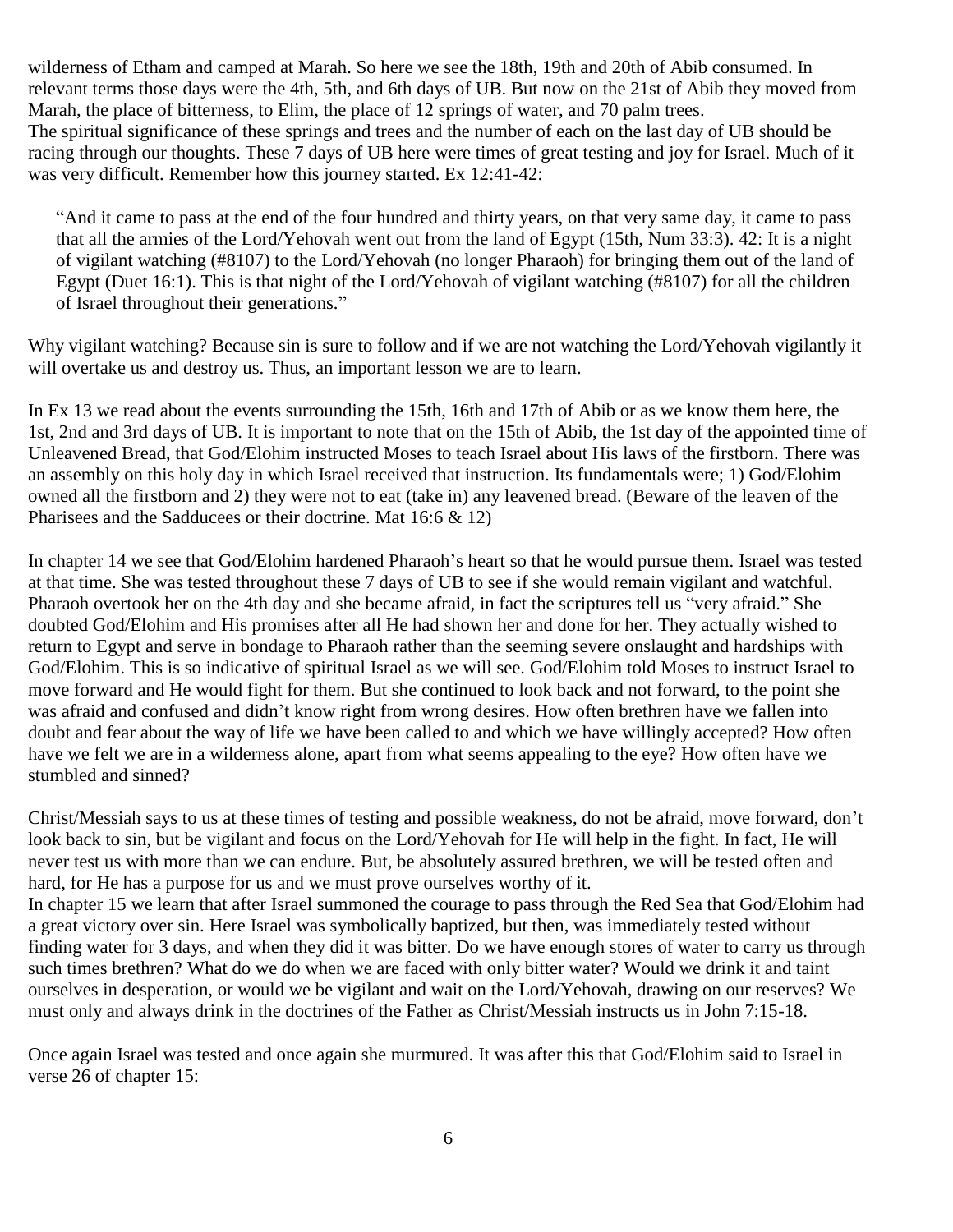26: "If you diligently heed the voice of the Lord/Yehovah your God/Elohim and do what is right in His sight, give ear to His commandments, and keep all His statues, I will put none of the diseases on you which I have brought on the Egyptians. For I am the Lord/Yehovah who heals you."

He then blessed them at Elim with rest, and 12 springs of water, and 70 palm trees on the 7th day of UB. Keep in mind the 12 pillars and the 70 Elders of Exodus 24 of the feast of Pentecost at Mt Sinai. There are many more events in which we could read about the trials and testings of Israel, as well as the blessings they received during these 7 days of UB as well as the 7 weeks count to Pentecost which started on the 4th day of the 7 days of UB in the year which they left Egypt. Do not forget that is also the day they crossed the Red Sea. A day of great victory over sin. It is representative of the day of the wave sheaf offering. Christ/Messiah gained a great victory over death that day as He was accepted by the Father back into eternal life during the Second Covenant terms and conditions. He was returned to the Glory He once had with the Father before the world was, (John 17:5).

So, did Israel remain leaven free during these 7 days? Physically maybe, but spiritually no way. When they allowed spiritual leaven to move in God/Elohim gave them help and even at times fought for them. All this is symbolic of what God/Elohim is doing for the New/Second Covenant Church.

Not all of Israel was fearful and not all wanted to return to sin. But the vast majority did stumble over it. We must not forget that Israel was not alone in this journey. Ex 12:38 says:

"A mixed multitude went up with them also." (If you are not familiar with this refer to our study on the Mixed Multitude and the Tares.)

What effect did this mixed multitude have on Israel? Numbers 11:4:

"Now the mixed multitude who were among them lusted to intense craving; so, the children of Israel also wept again and said: Who will give us meat to eat?" (Monkey see, monkey do!)

Here Israel not only had to deal with their own shortcomings and weaknesses but also with the bad influence of those amongst them who were not of Israel. Sound familiar. It should. The Second Covenant scriptures calls this equivalent; Tares. They perform the same obstacle to the Church as the mixed multitude did to Israel.

With this under our belt let's turn to the NT scriptures of 1 Cor 10 before we go to Rev 2 & 3. Here we learn a lot about what we have just read. Let's actually read verses 1-13.

"Moreover, brethren, I do not want you to be unaware that all our fathers were under the cloud, all passed through the sea, 2: all **were baptized into Moses** (big point brethren) in the cloud and in the sea, 3: all ate the same spiritual food, 4: and all drank the same spiritual drink. For they drank of that spiritual Rock that followed them, and that Rock was Christ/Messiah. 5: But with most of them God/Elohim was not well pleased (many are called but few are chosen), for *their bodies* were scattered in the wilderness. 6: Now these things became our examples, to the intent that we should not lust after evil things as they also lusted. 7: And do not become idolaters as *were* some of them. As it is written; the people sat down to eat and drink, and rose up to play. 8: Nor let us commit sexual immorality, as some of them did, and in one day twenty-three thousand fell; 9: nor let us tempt Christ/Messiah, as some of them also tempted, and were destroyed by serpents; 10: nor complain, as some of them also complained, and were destroyed by the destroyer. 11: Now all these things happened to them as examples, and they were written for our admonition, upon whom the ends of the ages have come. 12: Therefore, let him who thinks he stands take heed lest he fall. 13: No temptation has overtaken you except such as is common to man; but God/Elohim *is* faithful, who will not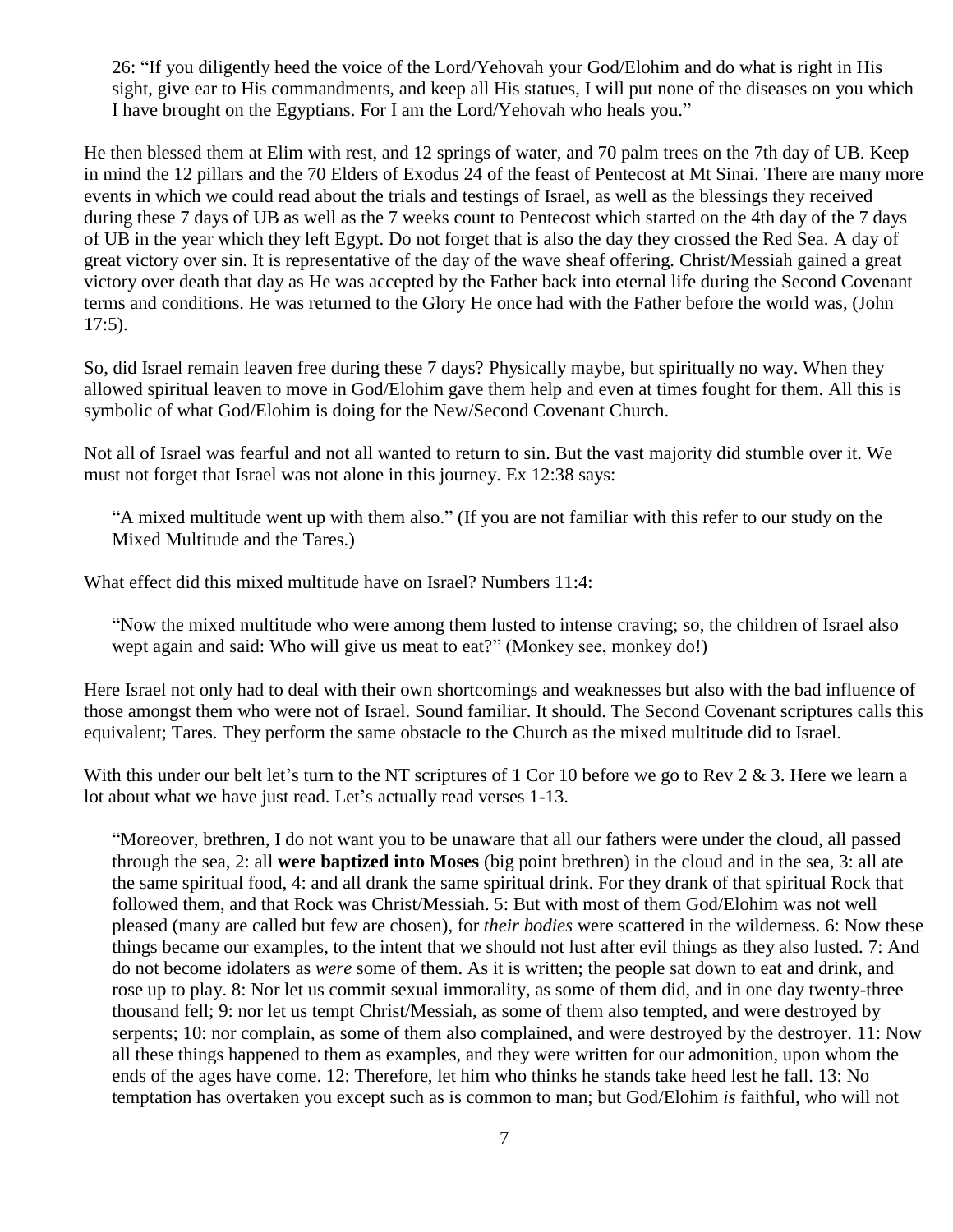allow you to be tempted beyond what you are able, but with the temptation will also make the way of escape, that you may be able to bear *it*."

Yes, brethren we must be vigilantly watching. If not, sin will overtake us. Its leaven will consume us and puff us up, so we appear pleasing to the eye but are full of the emptiness of death.

Paul here has concisely prepared the way for our study of the 7 Churches of the Second Marriage Covenant. They all have the same baptism, the same spiritual food, and the same spiritual drink available to them. But do all partake of them and are all of them acceptable to God/Elohim? This will be answered.

Let's now look at the state of spiritual Israel on her 7-week journey to the Feast of Weeks or Pentecost as depicted in the messages to the 7 Churches. We are going to see Christ/Messiah is instructing these 7 Churches on putting out spiritual leaven. Let's get the setting here first. Rev 1:1-20:

"The Revelation of Jesus Christ/Messiah, which God/Elohim gave Him to show His servants; things which must shortly take place. And He sent and signified *it* by His angel to His servant John, 2: who bore witness to the word of God, and to the testimony of Jesus Christ/Messiah, to all things that he saw. 3: Blessed *is* he who reads and those who hear the words of this prophecy, and keep those things which are written in it; for the time *is* near 4: John, to the seven churches which are in Asia: Favor and acceptance to you and peace from Him who is and who was and who is to come, and from the seven Spirits who are before His throne, 5: and from Jesus Christ/Messiah, the faithful witness, the firstborn from the dead, and the ruler over the kings of the earth. To Him who loved us and washed us from our sins in His own blood, 6: and has made us kings and priests to His God/Elohim and Father, to Him *be* glory and dominion forever and ever. Amen. 7: Behold, He is coming with clouds, and every eye will see Him, even they who pierced Him. And all the tribes of the earth will mourn because of Him. Even so, Amen. 8: I am the Alpha and the Omega, *the* Beginning and *the* End, says the Lord/Yehovah, who is and who was and who is to come, the Almighty. 9: I, John, both your brother and companion in the tribulation and kingdom and patience of Jesus Christ/Messiah, was on the island that is called Patmos for the word of God/Elohim and for the testimony of Jesus Christ/Messiah. 10: I was in the spirit on the Lords/Yehovahs Day, and I heard behind me a loud voice, as of a trumpet, 11: saying, I am the Alpha and the Omega, the First and the Last, and, what you see, write in a book and send *it* to the seven churches which are in Asia: to Ephesus, to Smyrna, to Pergamos, to Thyatira, to Sardis, to Philadelphia, and to Laodicea. 12: Then I turned to see the voice that spoke with me. And having turned I saw seven golden lampstands, 13: and in the midst of the seven lampstands *One* like the Son of Man, clothed with a garment down to the feet and girded about the chest with a golden band. 14: His head and hair *were* white like wool, as white as snow, and His eyes like a flame of fire; 15: His feet *were* like fine brass, as if refined in a furnace, and His voice as the sound of many waters; 16: He had in His right hand seven stars, out of His mouth went a sharp two-edged sword, and His countenance *was* like the sun shining in its strength. 17: And when I saw Him, I fell at His feet as dead. But He laid His right hand on me, saying to me, do not be afraid; I am the First and the Last. 18: I *am* He who lives, and was dead, and behold, I am alive forevermore. Amen. And I have the keys of Hades and of Death. 19: Write the things which you have seen, and the things which are, and the things which will take place after this. 20: The mystery of the seven stars which you saw in My right hand, and the seven golden lampstands: The seven stars are the angels of the seven churches, and the seven lampstands which you saw are the seven churches."

Verse 19 tells 3 things; past, present, and future.

Brethren, we are told here in verse 20 that there are literally 7 churches. Does this mean 7 eras of the same church? Does this mean 7 concurrent different churches? Does this mean any of the other explanations put forth by writers as to their timing and presence over the past 1950 years, give or take a few? Is it important to debate such things? **NO, it isn't!** The lesson we are to learn from this group of 7 Churches and the messages given to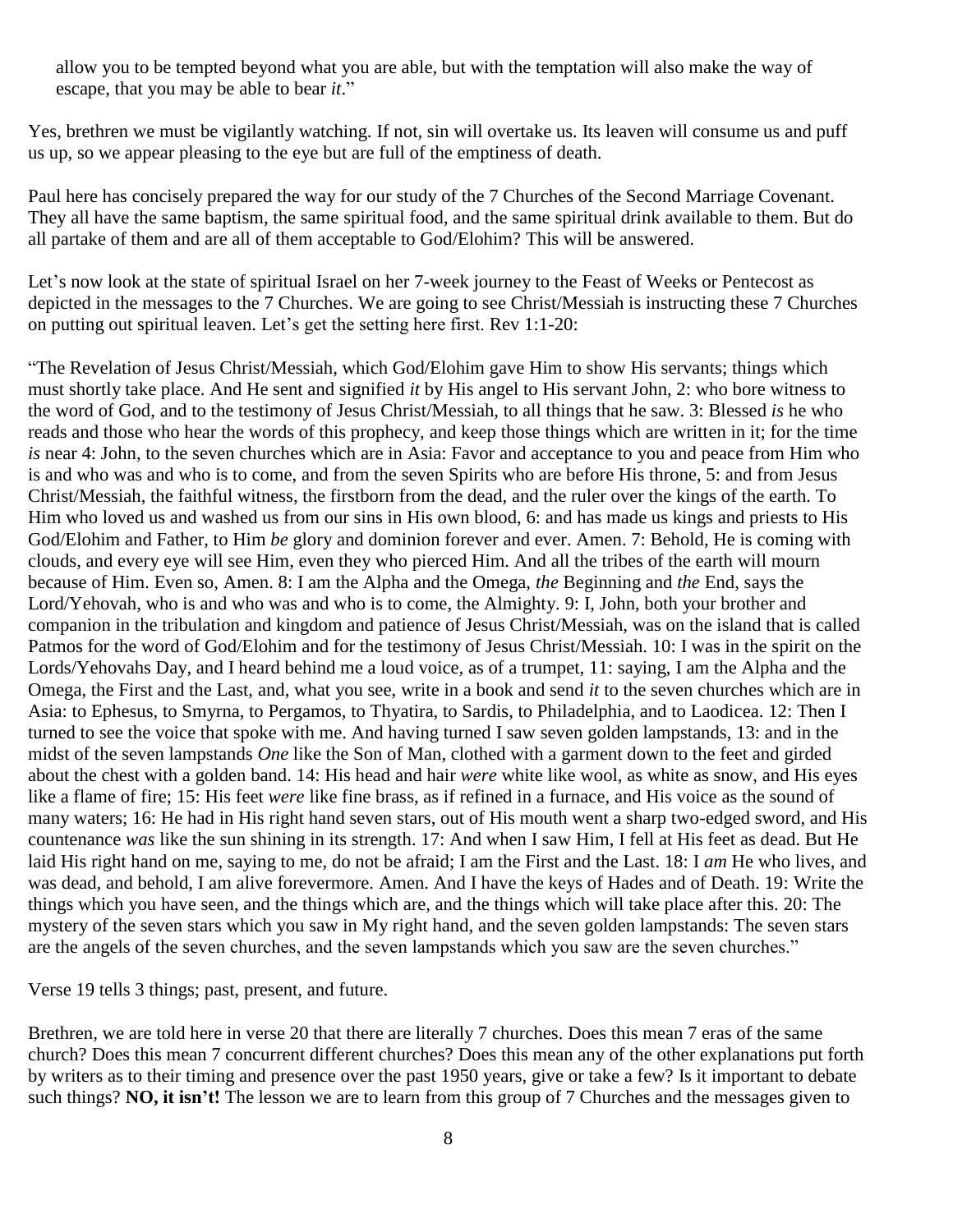each is very, very clear. Many are called and few are chosen. It's that simple. These 7 churches depict for us the situations and conditions in which Christ/Messiah will work with His bride, those who will be acceptable to Him after the 7-week count to Pentecost. Christ/Messiah is teaching us here that we need to undertake and maintain the state of being unleavened regardless of our surroundings. We are to be able to identify ourselves in these messages and take the necessary steps to prepare ourselves for Him. Watch how clear and crisp His lists of do's and don'ts are. Rev 2:1-7:

"To the angel of the church of Ephesus write, these things says He who holds the seven stars in His right hand, who walks in the midst of the seven golden lampstands: 2: I know your works, your labor, your patience, and that you cannot bear those who are evil. And you have tested those who say they are apostles and are not, and have found them liars; 3: and you have persevered and have patience, and have labored for My name's sake and have not become weary. 4: Nevertheless, I have *this* against you, that you have left your first love. 5: Remember therefore from where you have fallen; repent and do the first works, or else I will come to you quickly and remove your lampstand from its place unless you repent. 6: But this you have, that you hate the deeds of the Nicolaitans, which I also hate. 7: He who has an ear, let him hear what the spirit says to the churches. To him who overcomes I will give to eat from the tree of life, which is in the midst of the Paradise of God/Elohim."

Brethren, can we relate to any of this? We know that we certainly can. He says, I know your works (#2041, *ergon)*. It means just that, "work, employment, task." We are to be employed by our Husband the Christ/Messiah. We are to be doing the things which are pleasing to Him and our Father. This is very personal. Many deceivers over the years have inserted the meaning of another Greek word for the simplicity of *ergon*. They say we are to be doing a #2039, *ergasia*, "a work." They have used this to take the focus off those being called to Christ/Elohim by the Father, and place it on themselves. That same methodology is used in every walk of life by those who want others to look to them and their great leadership and vision. We are not to do that. Remember this; James tells us, "For as the body without the spirit is dead, so faith without works is dead also" (James 2:26).

These works are very personal just as our faith is also very personal. So here we see that the message to the Ephesus Church contains positive and negative comments.

The positive are:

- 1. They are patient and persevere.
- 2. They cannot tolerate those who are evil.
- 3. In fact, they have tested those who pretend to be apostles and have found them to be liars.
- 4. They labor for Christ's/Messiah's name sake and do not weary in doing so.
- 5. They hate the deeds of the Nicolaitans.

I ask again, can we relate to any of these?

Many of us display our patience and perseverance by our keeping of the "faith once delivered." Many of us at times have had no one else to fellowship with outside of a few family members but we have not let down. Many of us have fled from spiritual fornication. We have rejected those who have presented evil doctrine to us. We have tested them and have found them to be liars and have gone to great lengths, to Christ's/Messiah's name sake to warn them of these evil men. In fact, we still do so. We have rejected their system of hierarchy, their self-gratification, and dominion over the called of the Father. Christ's/Messiah's words ring loud and clear, "But woe to you, scribes and Pharisees, hypocrites! For you shut up the Kingdom of Heaven against men: for you neither go in nor do you allow those who are entering to go in." (Matt. 23:13)

Yes, we have, and also continue to fight this fight. We live in an age where the Nicolaitan system engulfs not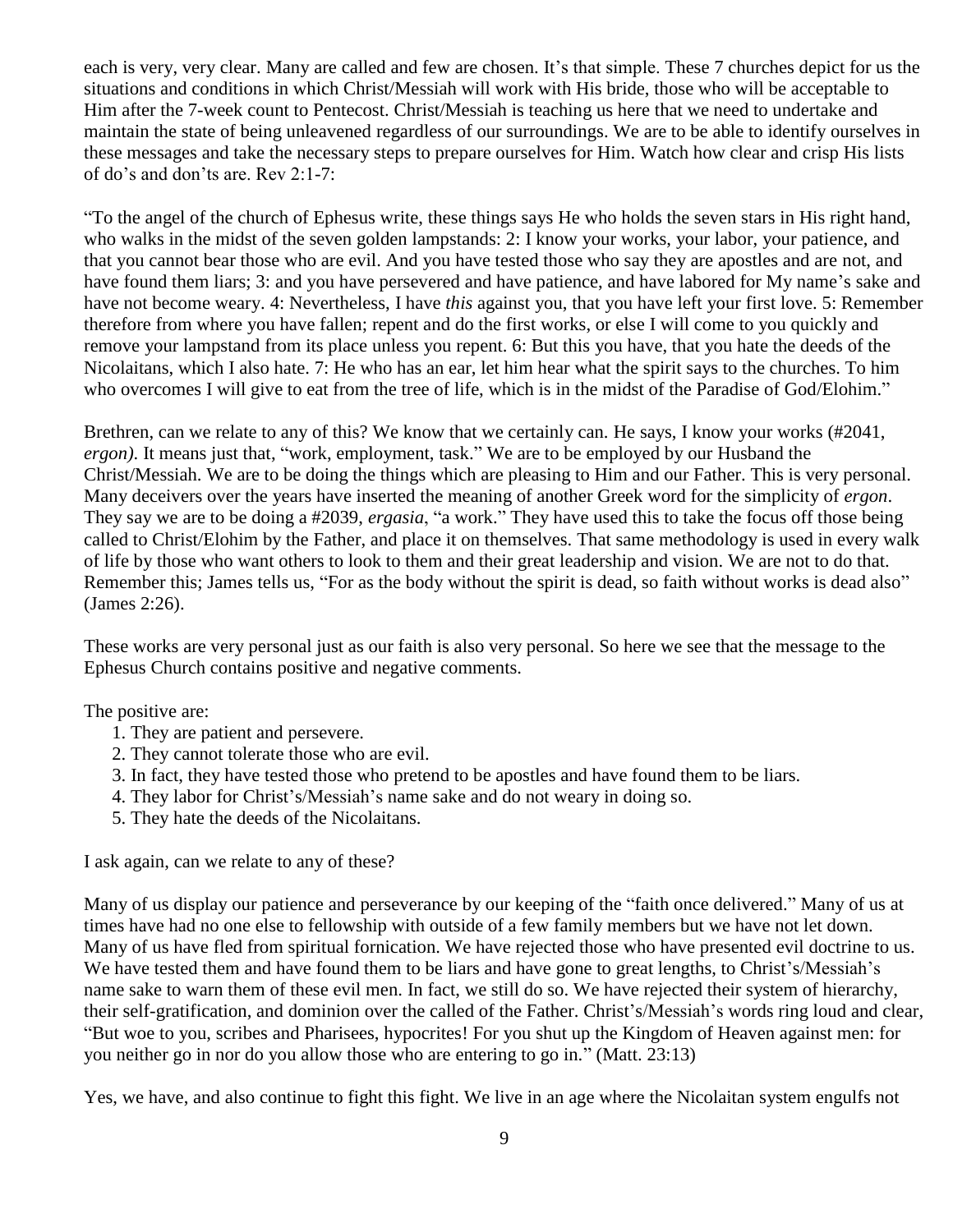only the world but also the Church. These thorns and thistles choke the life out of many who are called. These Nicolaitans put themselves and their doctrines between God/Elohim and His called. Their rules and regulations are more important than the Word of God/Elohim. They become the focus of what is right and wrong and their followers who are deceived follow their evil ways. 2 Thessalonians 2:4:

"who opposes and exalts himself above all that is called God/Elohim or that is worshiped, so that he sits as God/Elohim in the temple of God/Elohim, showing himself that he is God/Elohim."

Yes, these *NIKA LAON*, or "he who conquers the people" are to be shown to be liars and not tolerated. Much of this should sound familiar. These works are commendable. They are a lot of work and effort. But they are not enough! Rev 2:4:

"Nevertheless, I have *this* against you, that you have left your first love."

With our involvement in all the outward commendable works we can forget about the inward ones. We can get so caught up in the fight for truth in Christ's/Messaih's name that we can forget about our very deeply personal relationship with Him. Our "*protos agape*!" He says the Church has *aphiemi*, "left alone, forsaken, neglected, that love." Do we understand how important this is to our Husband! Are we enraptured with Him, with spending time with Him, not wanting to be away from Him? Do we awaken in the morning with Him on our minds, and go to sleep at night talking with Him? Do we let Him talk to us during the day from His word and do we spend time talking to Him? Is our relationship so intimate that it is hard to be away for any length of time?

Oh, Brethren, this one can really hurt. We can get so caught up in just the endeavors of life that we can substitute our outward actions of fighting for what is right and true for the tender and devoted relationship we should have with our beloved! Look how He addresses this. Rev 2:5,

"Remember therefore from where you have fallen; repent and do the first works, or else I will come to you quickly and remove your lampstand from its place, unless you repent."

Do you remember how it was when you were just called? We do! Everything else in life became less significant. We wanted to spend almost all our time buried in the bible, listening and learning from Christ/Messiah. We left that after a time. It became more important to debate with others, to serve the congregation, to spend more time working so I had more to give to "the work." 1 Cor 13:1-2:

"Though I speak with the tongues of men and of angels, but have not love, I have become sounding brass or a clanging cymbal. 2: And though I have *the gift of* prophecy, and understand all mysteries and all knowledge, and though I have all faith, so that I could remove mountains, but have not love, I am nothing."

Forsaking our first or foremost love is a terrible thing. It can cause us to be removed from the favor and acceptance of our Husband and thus our ability to be His bride. We must always do these "first works" as well as not leaving the others undone. We must become the *tamin* or whole package. So, Christ's/Messiah's corrective measure to Ephesus is to 1) repent and 2) do the first works.

In verses 8-11 of Revelation, we read His message to the Church in Smyrna.

"And to the angel of the church in Smyrna write, these things says the First and the Last, who was dead, and came to life: 9: I know your works, tribulation, and poverty; and *I know* the blasphemy of those who say they are Jews and are not, but *are* a synagogue of Satan. 10: Do not fear any of those things which you are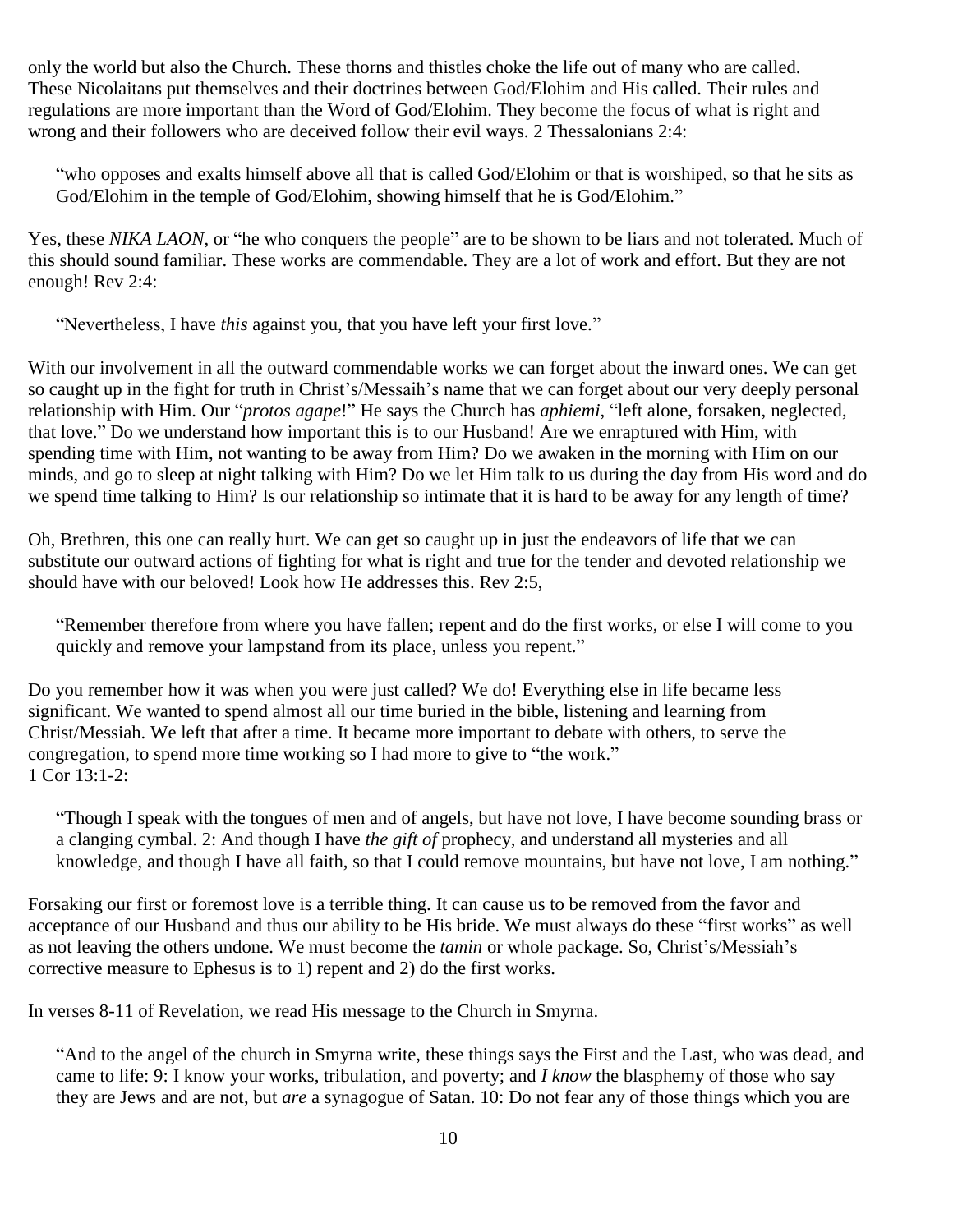about to suffer. Indeed, the devil is about to throw *some* of you into prison, that you may be tested, and you will have tribulation ten days. Be faithful until death, and I will give you the crown of life. 11: He who has an ear, let him hear what the Spirit says to the churches. He who overcomes shall not be hurt by the second death."

Here we see a Church in a very different situation than Ephesus. Ephesus had outgoing works, things they initiated and pursued. But here is Smyrna we see those who are on the receiving end of much hardship. Her works are; tribulation, poverty, and being blasphemed by the great ones of the congregation of Satan.

These false apostles, deceitful workers, angels of light, ministers of Satan persecuted those called of the Father who rejected their evil doctrines and stuck with Him. This tribulation they endure is #2346 *thlibo* "to suffer affliction, to be troubled, has reference to suffering due to the pressure of circumstances or the antagonisms of persons." Vines also says of this word, "refers almost invariably to that which comes upon them from without." Her poverty is #4432 *ptocheia*. Vines says of it; "destitution."

We find these same words spoken by Paul in 2 Cor 8:1-2 and verse 9:

"Moreover, brethren, we make known to you the favor and acceptance of God/Elohim bestowed on the churches of Macedonia: 2: that in a great trial of affliction the abundance of their joy and their deep poverty abounded in the riches of their liberality." 9: "For you know the favor and acceptance of our Lord Jesus Christ, that though He was rich, yet for your sakes He became poor, that you through His poverty might become rich."

Over the millennia, the Church has gone through much tribulation, much poverty, and much maligning. But as verses 10 & 11 of 2 Cor 8 tell us, we must be willing to complete what we have started in spite of circumstances. That is why Christ/Messiah tells Smyrna, "Do not fear any of those things which you are about to suffer." Why?

In Rev 2:8 He encourages them by stating what He is about to tell them comes from He who is the First and the Last, who was dead, and came to life. Continuing in verse 10 of Rev 2:

"... Indeed, the devil is about to throw *some* of you into prison, that you may be tested, and you will have tribulation ten days. Be faithful until death, and I will give you the crown of life."

Yes, we may die by the hand and the efforts of those who are of the synagogue of Satan. That is not very appealing to me. How about us? Well, it has happened in the past and will happen again. Will we be fearful of such things? Will they prevent us from completing the work which was started in us?

We have heard some say there is nothing negative or in need of repair in Smyrna. If that is the case, why does Christ/Messiah say to her, "He who overcomes shall not be hurt by the second death." What is she to overcome? The fear of the things which are about to come upon her to cause her to suffer. What will it take to make us quit?

Remember Israel the 3rd day out. Ex 14:10-12:

"And when Pharaoh drew near, the children of Israel lifted their eyes, and behold, the Egyptians marched after them. So, they were **very afraid**, and the children of Israel cried out to the Lord/Yehovah. 11: Then they said to Moses, "Because *there were* no graves in Egypt, have you taken us away to die in the wilderness? Why have you so dealt with us, to bring us up out of Egypt? 12: *Is* this not the word that we told you in Egypt, saying, let us alone that we may serve the Egyptians? For *it would have been* better for us to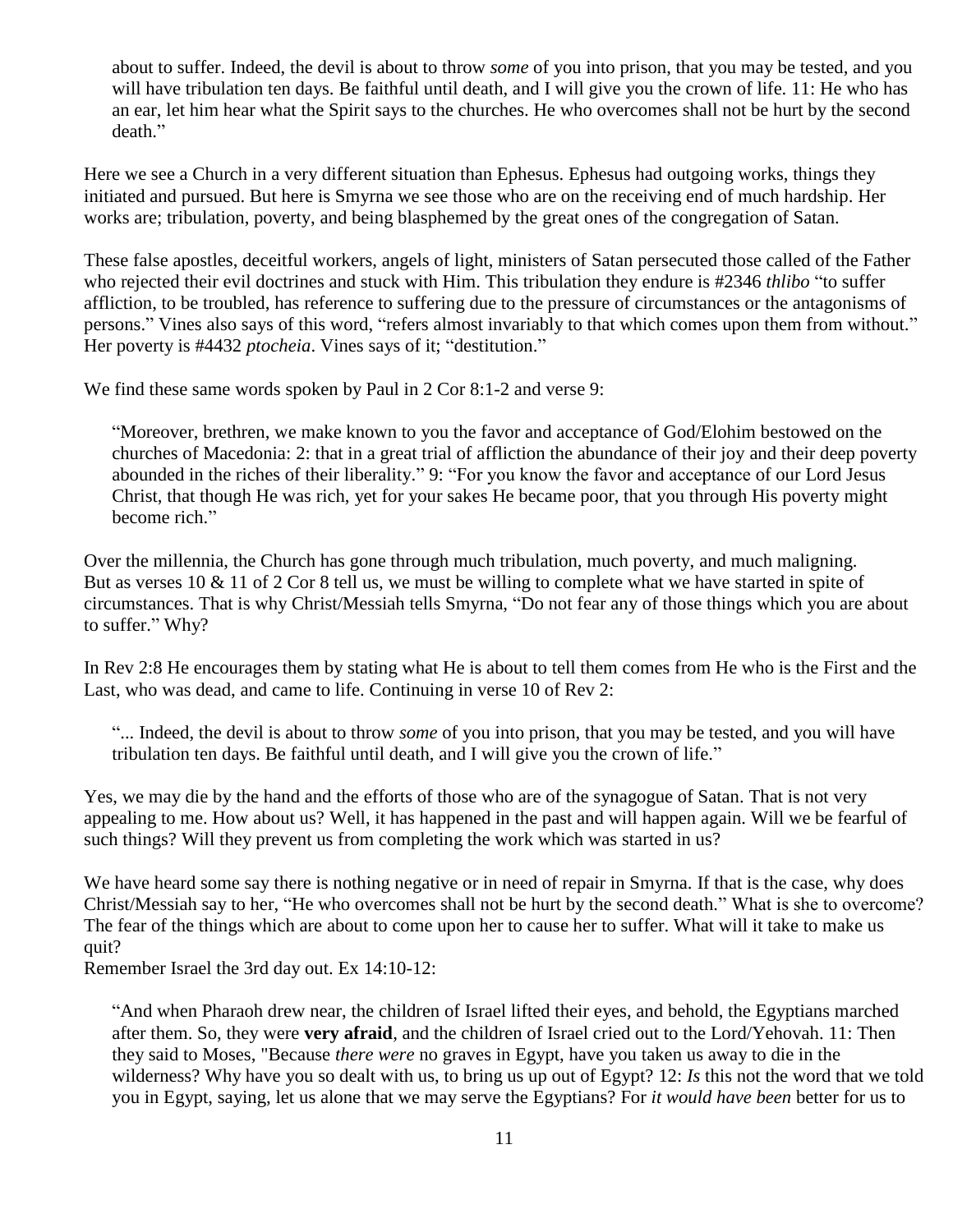serve the Egyptians than that we should die in the wilderness."

After we come out of sin and are led by our Husband who has started a good work in us we surely will be tested by the Devil. A little bit of fear let in will grow into a very compelling thing if we let it. We must never sound retreat on what we have started. We must move forward, we must overcome, we must be faithful unto death. Yes, endure the tribulation and poverty and stand against the blasphemy of the angels of light. Rev 2:12-17:

"And to the angel of the church in Pergamos write, these things says He who has the sharp two-edged sword: 13: I know your works, and where you dwell, where Satan's throne *is*. And you hold fast to My name, and did not deny My faith even in the days in which Antipas *was* My faithful martyr, who was killed among you, where Satan dwells. 14: But I have a few things against you, because you have there those who hold the doctrine of Balaam, who taught Balak to put a stumbling block before the children of Israel, to eat things sacrificed to idols, and to commit sexual immorality. 15: Thus, you also have those who hold the doctrine of the Nicolaitans, which thing I hate. 16: Repent, or else I will come to you quickly and will fight against them with the sword of My mouth. 17: He who has an ear, let him hear what the spirit says to the churches. To him who overcomes I will give some of the hidden manna to eat (physically located in the Ark of the Covenant). And I will give him a white stone, and on the stone a new name written which no one knows except him who receives *it*."

After reading this remember that there is one of the seven lampstands of Christ/Messiah in their midst. He starts out this message to Pergamos by stating that He has the sharp two-edged sword. (#4501, *rhomphaia*, of large size) A two-edged sword is used for heavy battle. It cuts going forward or backward. It is not what one would use for fencing or sparing, but for major battle. This Church is not only in the midst of leaven, she is full of leaven. In spite of all that, Christ/Messiah gives her the opportunity to repent. He specifically tells her she tolerates those who hold the doctrine of Balaam. What is the doctrine of Balaam? 2 Peter 2:15:

"They have forsaken the right way and gone astray, following the way of Balaam the *son* of Beor, **who loved the wages of unrighteousness;"** (Follow the money)

Jude 11:

"Woe to them! For they have gone in the way of Cain (murderer), have run greedily in the error of Balaam for profit (greed), and perished in the rebellion of Korah (dominion)."

The doctrine or teaching of Balaam is; that for a price one will give unrighteous counsel which will result in those called of the Father to stumble and sin. They teach others to worship God/Elohim by keeping pagan practices. Pergamos also tolerates those who would have dominion over the brethren, who become their benefactors stepping between them and God/Elohim. This is the doctrine of the Nicolaitans. "You need to go through the great ones to get to God/Elohim." With this said Christ/Messiah tells us that Pergamos still holds fast to His name and did not deny His faith.

So here we see a Church which still faithfully does things in His name but allows deceivers to work in her midst, being surrounded by the ministers of Satan. Christ/Messiah tells Pergamos to repent quickly of these two egregious sins and let's not forget her murderous ways after the works of Cain. She is to put her leaven out immediately. Many of us found ourselves tolerating this very thing. We found ourselves in the midst of Satan's synagogue. Their false apostles were teaching the brethren it was okay to eat unclean things and fellowship with those who worship at the altars of demons. Their greed and lust for all things unrighteous has led many of the called away from God/Elohim. We are to use the two-edged sword, the sword of the mouth of God/Elohim, which is the Word of God/Elohim, to rid ourselves of such sinful surroundings.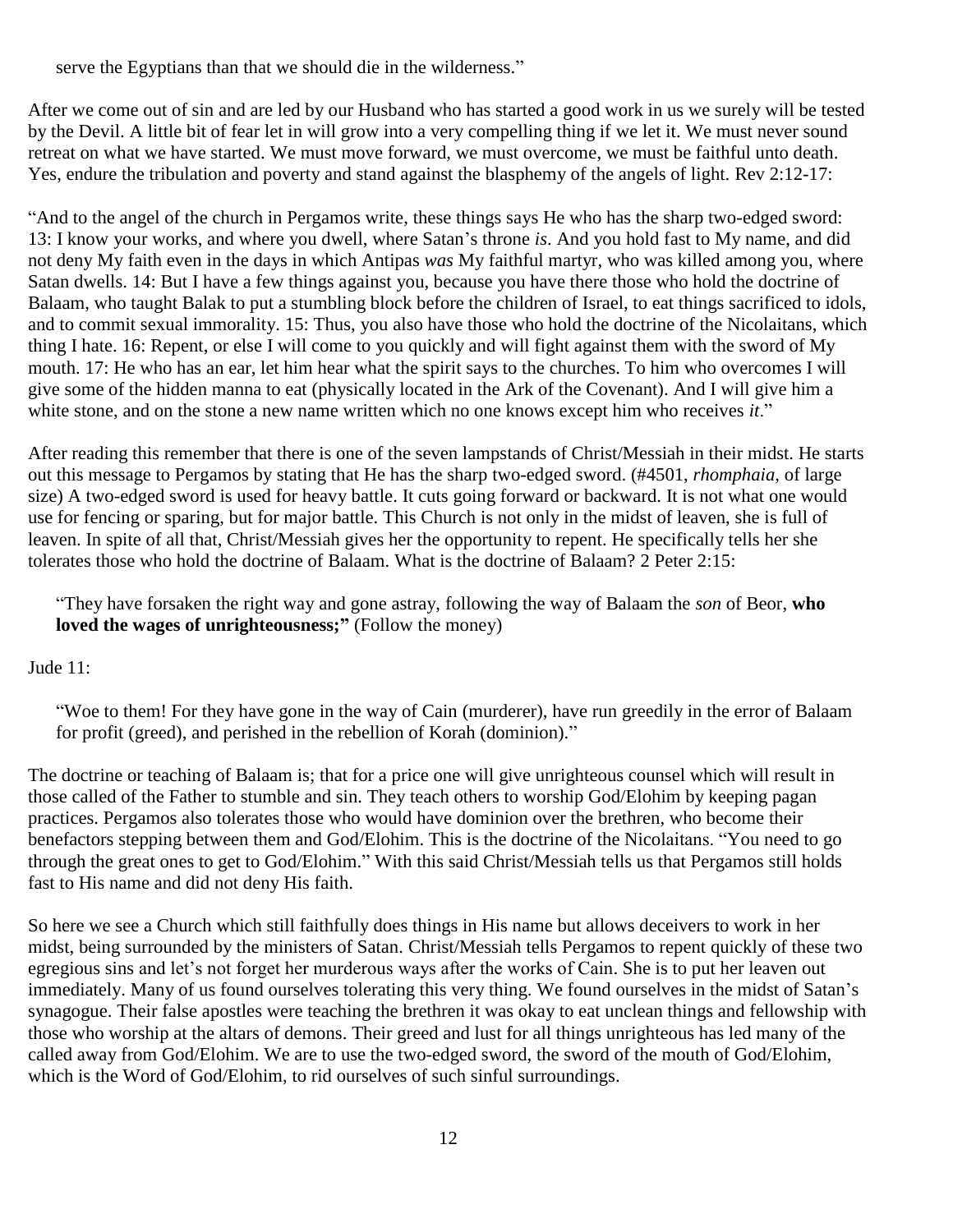Christ/Messiah now moves on to address the condition in Thyatira. Rev 2:18-29:

"And to the angel of the church in Thyatira write, these things says the Son of God/Elohim, who has eyes like a flame of fire, and His feet like fine brass: 19: I know your works, love, service, faith, and your patience; and *as* for your works, the last *are* more than the first. 20: Nevertheless, I have a few things against you, because you allow that woman Jezebel, who calls herself a prophetess, to teach and seduce My servants to commit sexual immorality and eat things sacrificed to idols 21: And I gave her time to repent of her sexual immorality, and she did not repent. 22: Indeed, I will cast her into a sickbed, and those who commit adultery with her into great tribulation, unless they repent of their deeds. 23: I will kill her children with death, and all the churches shall know that I am He who searches the minds and hearts. And I will give to each one of you according to your works. 24: **Now to you I say, and to the rest in Thyatira, as many as do not have this doctrine, who have not known the depths of Satan, as they say**, I will put on you no other burden. 25: But hold fast what you have till I come. 26: And he who overcomes, and keeps My works until the end, to him I will give power over the nations. 27: He shall rule them with a rod of iron; They shall be dashed to pieces like the potter's vessels as I also have received from My Father; 28: and I will give him the morning star. 29: He who has an ear, let him hear what the spirit says to the churches."

So, we read that there are those in Thyatira who love others, serve others, keep the faith, and who are patient to persevere. Christ/Messiah tells them their works are stronger than when they started. That is a wonderful pattern to strive for. But we see that they allow a woman to claim to be a prophet and let her teach and beguile the called of the Father. The consequences of these actions are very severe and far reaching. Christ/Messiah says this must be repented of, for her teachings lead to spiritual adultery. The other thing He has against them is that some know what is called the deep things of Satan. Brethren these are sins which go far beyond what we would associate with normal worldly lusts and actions. We need not elaborate.

Look how individual all this is. Later part of verse 23, "... And I will give to **each one of you** according to **your works**. Verse 24, "Now to **you** I say and to the rest in Thyatira ..."

So, He says; repent, overcome, and keep His works until the end. Here are brethren who function in loving, faithful, service while in the midst of a perverse church. He is not happy that they tolerate their surroundings. Imagine that!

So much to understand about today can be gained from these messages of Christ/Messiah. In Rev 3:1-6, we read about Sardis.

"And to the angel of the church in Sardis write, these things says He who has the seven spirits of God/Elohim and the seven stars: I know your works, that you have a name that you are alive, but you are dead. 2: Be watchful, and strengthen the things which remain, that are ready to die, for I have not found your works perfect before God/Elohim. 3: Remember therefore how you have received and heard; **hold fast and repent**. Therefore, if you will not watch, I will come upon you as a thief, and you will not know what hour I will come upon you. 4: **You have a few names even in Sardis who have not defiled their garments; and they shall walk with Me in white, for they are worthy.** 5: He who overcomes shall be clothed in white garments, and I will not blot out his name from the Book of Life; but I will confess his name before My Father and before His angels. 6: He who has an ear, let him hear what the Spirit says to the churches."

A dead church! A church which has little recognition as the body of Christ/Messiah. As the body without the spirit is dead so faith without works is dead also. This church has very little in the way of works. Yet Christ/Messiah encourages them to be watchful and strengthen the things which remain which are almost dead. He tells the members to remember! Go back and think about what you received and heard at your onset. Don't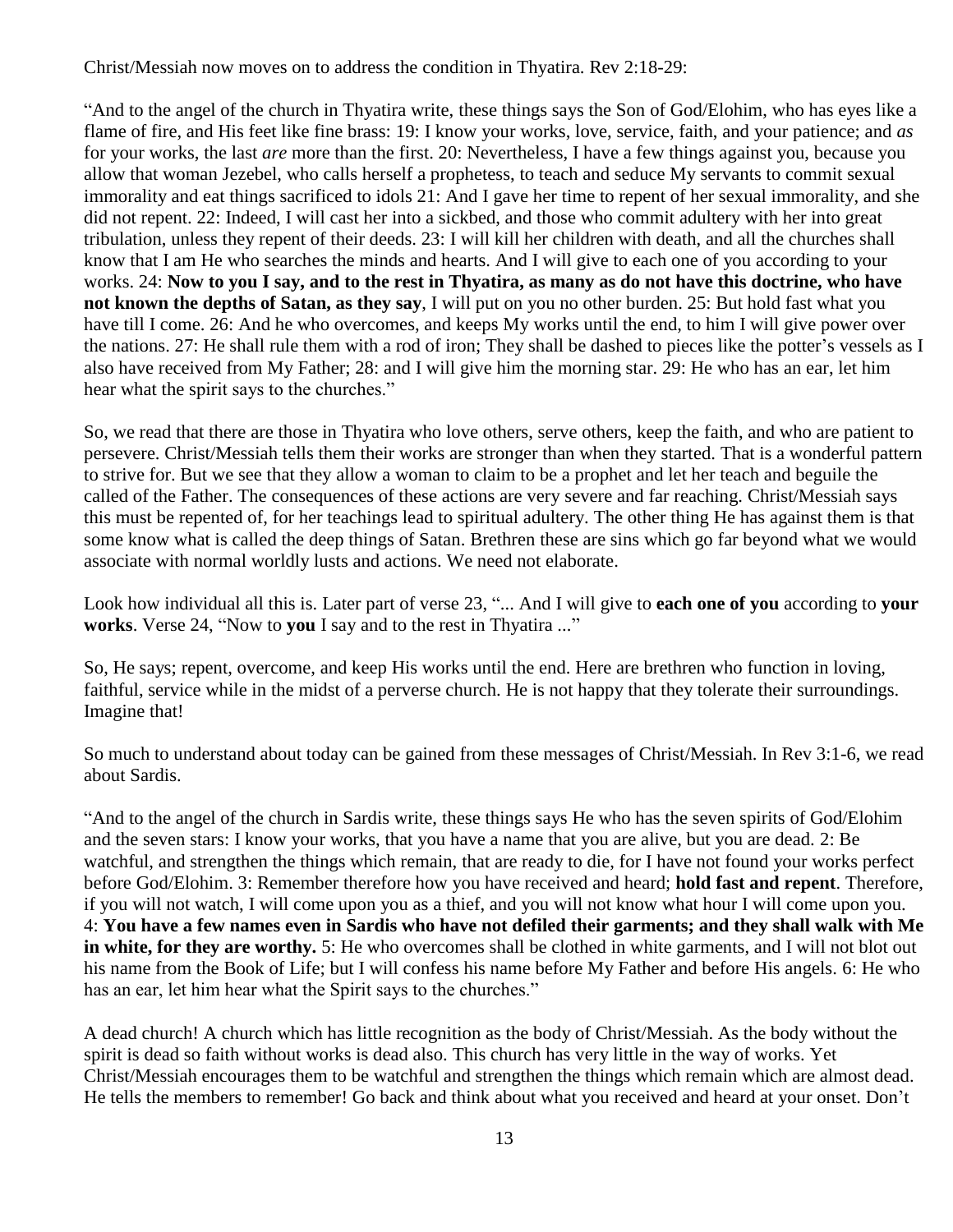let it fade away but hold fast to it and repent. Believe the bible! On the one positive note, He says there are a few (puny number) who will make it. This represents a church which has gone from having truth to not having it. So many today have been beguiled by unrighteous deception and have not maintained the love of the truth, so they receive strong delusion that they believe the lie of Satan and his pleasures.

Now we come to one of the most turned to sections of the scriptures by the hypocrites. Rev: 3:7-13:

"And to the angel of the church in Philadelphia write, these things says He who is holy, He who is true, He who has the key of David, He who opens and no one shuts, and shuts and no one opens: 8: I know your works. See, I have set before you an open door, and no one can shut it; for you have a little strength, have kept My word, and have not denied My name. 9: Indeed, I will make *those* of the synagogue of Satan, who say they are Jews and are not, but lie, indeed I will make them come and worship before your feet, and to know that I have loved you. 10: Because you have kept My command to persevere, I also will keep you from the hour of trial which shall come upon the whole world, to test those who dwell on the earth. 11: Behold, I am coming quickly! Hold fast what you have, that no one may take your crown. 12: He who overcomes, I will make him a pillar in the temple of My God/Elohim, and he shall go out no more. And I will write on him the name of My God/Elohim and the name of the city of My God/Elohim, the New Jerusalem, which comes down out of heaven from My God/Elohim. And *I will write on him* My new name. 13: He who has an ear, let him hear what the Spirit says to the churches."

It is obvious why so many organizations wish to claim this name and attitude. Look at the simplicity and humility of these people.

- 1. They have kept Christ's/Messiah's word.
- 2. They have not denied His name.
- 3. They have kept His command to persevere.

They are absolutely aware that it is through His strength, that it is He, who opens and no one shuts. It is He alone who sets before them an open door. These brethren do not suffer from delusions of grandeur. They know it is He who has the key of David just as He says, and not some surrogate or wannabe. To clearly understand what is said here to the Philadelphian, it is necessary to better translate verse 8:

"I know your works. See, I have placed before you a door being opened which no one is able to shut, because you hold little power, have kept My word, and have not denied My name."

These humble folks take their instruction from God/Elohim Himself. They do not listen to the lies of the great ones who are of the synagogue of Satan. They have done well at keeping leaven out because they believe their Head. They are true sojourners going out often. Christ/Messiah gives them a very special promise in verse 10. He will keep them from the trial of the great tribulation.

"Because you have kept My command to persevere, I also will keep you from the hour of trial which shall come upon the whole world, to test those who dwell on the earth. 11: Behold, I am coming quickly! Hold fast what you have, that no one may take your crown."

We should long to be numbered amongst these called of the Father who are known for their love for the brethren as their name so readily depicts. We are to make every effort at obeying our Husband and deeply desire to serve His body. We hope it is becoming obvious to us all, the language used by Christ/Messiah in these messages is to all 7 churches, and is in the contextual timing of the very end of the age just prior to His return "But hold fast what you have till I come" and "Behold I come quickly."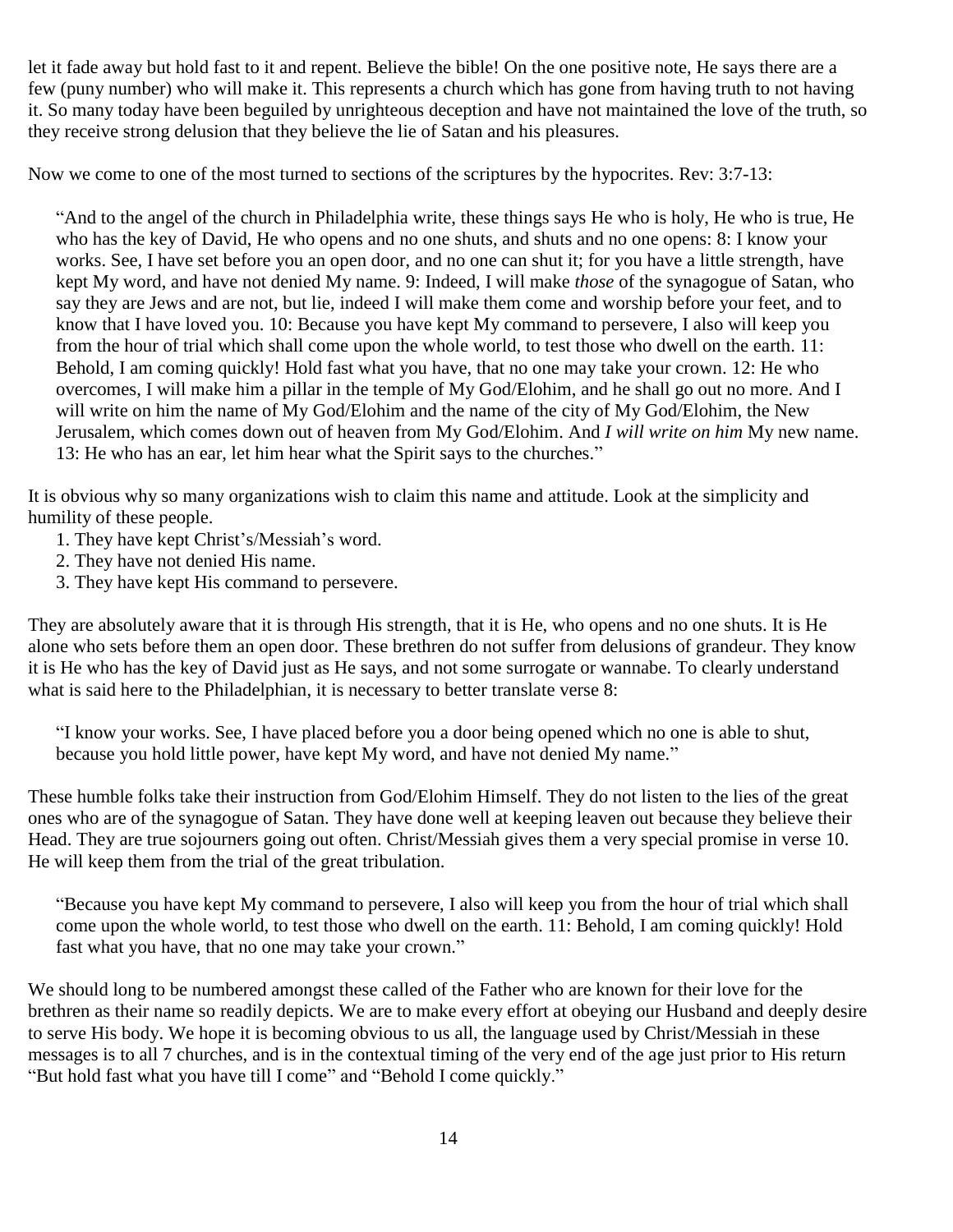So, let's move on to His last message, Rev 3:14-21:

"And to the angel of the church of the Laodiceans write, these things says the Amen, the Faithful and True Witness, the Beginning of the creation of God/Elohim: 15: I know your works, that you are neither cold nor hot. I could wish you were cold or hot. 16: So then, because you are lukewarm, and neither cold nor hot, I will vomit you out of My mouth. 17: Because you say, I am rich, have become wealthy, and have need of nothing and do not know that you are wretched, miserable, poor, blind, and naked. 18: I counsel you to buy from Me gold refined in the fire, that you may be rich; and white garments, that you may be clothed, *that* the shame of your nakedness may not be revealed; and anoint your eyes with eye salve, that you may see. 19: As many as I love, I rebuke and chasten. Therefore, be zealous and repent. 20: Behold, I stand at the door and knock. If anyone hears My voice and opens the door, I will come in to him and dine with him, and he with Me. 21: To him who overcomes I will grant to sit with Me on My throne, as I also overcame and sat down with My Father on His throne."

A few years back while doing a study my thoughts (Brian) wandered to this section of scriptures. I turned to it and read it through for probably the hundredth time. But on this occasion, it was different. For now, I saw myself being talked about. These scriptures became very real and personal to me. I had been taught by my keepers that in fact I was a Philadelphian and not one of these; "other six inferior churches." I knew in my heart that day that I was not sincere in that understanding. You see, I was part of an organization that searched land and sea seeking proselytes who would be "of like mind." I held the belief that we were the one and only true "church of God." My organization had all the truth figured out because we were special. We had nothing to learn from others for we were the teachers. We had lots of money, buildings, TV programs, magazines, etc. We were it!

On this particular day, the scales fell off my eyes. It was one of those moments in time which needs little words to describe. I am sure we have all had them from time to time. My actions had not shown the depth of love for others required but in many instances contempt. For even a tax collector loves his own. **Here Christ/Messiah told me and the rest of the Laodiceans that I did not have one redeeming quality to mention**. Not one! Just imagine that for a moment. **All the other churches had at least one good quality mentioned but not Laodicea**. He said to me, Rev 3:18:

"I counsel you to buy from Me gold refined in the fire, that you may be rich; and white garments, that you may be clothed, *that* the shame of your nakedness may not be revealed; and anoint your eyes with eye salve, that you may see."

It was on that day that God/Elohim truly allowed me personally to go beyond as we are taught in Hebrews 6:3. Many trials started after that. My God/Elohim opened my eyes that day and kept His promise to rebuke and chasten me for my own good.

Christ/Messiah says to the Laodicean,

1. Be zealous and repent.

2. Forget your organization, your great ones, and your delusions of grandeur and open the door to your mind so I can come in and teach you Myself.

To say I was puffed up like leaven would be a gross understatement. For the first time in my life I realized that when Christ/Messiah told His disciples to beware of the leaven of the Pharisees that He was talking to me today. I became a repentant Laodicean. I decided I would let Christ/Messiah and only Him teach me through one on one bible study. Me and Him sitting at the table. In time, Linda and I realized we must share with others, the things God/Elohim had taught us. It was all new. We had never reached out to others that in that way before.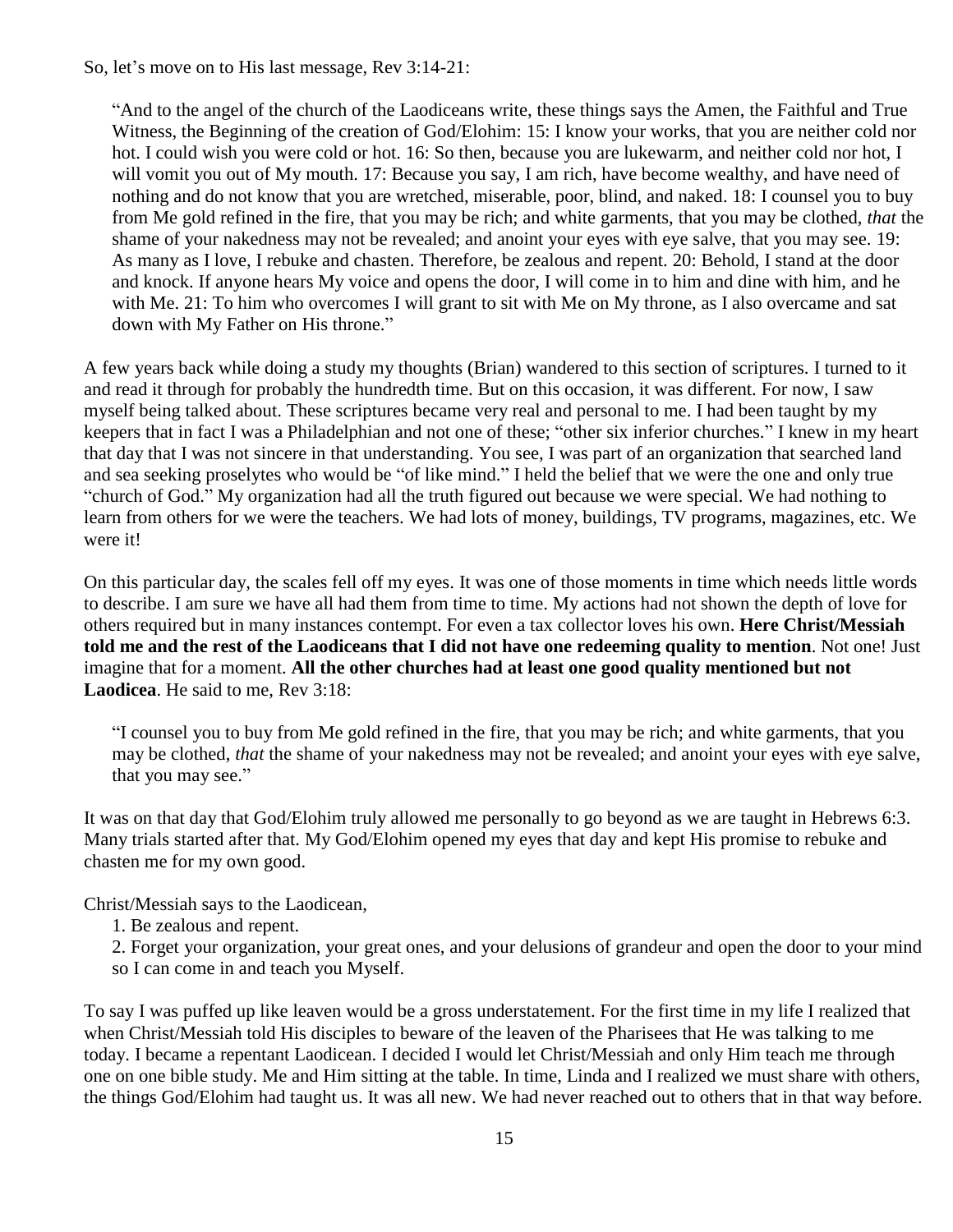We had to show genuine out going concern for all the others called of the Father. We had to divest ourselves of all our spiritual prejudices. We knew then that we were to be a sojourner amongst these 7 churches of God/Elohim and not isolated in one somewhere waiting for the return of our Savior. We had now become a part of the body of Christ/Messiah in action as others were becoming as well.

Our Husband is calling us out by name. Revealing Himself to us in a very intimate way. We were not in need of a surrogate, a benefactor, a leader; for the Head was now going to nourish us Himself. To whom much is given brethren, much is expected. We must all do our part in love, one unto the other. Christ/Messiah is unleavening His Church today. But He is not doing it as most would suppose. Instead of keeping us in a particular "church organizations" and then removing the leaven, He is removing us from the leaven. That is the only way to do it because of the amount of steadfast sin accumulated in the churches. He is building His body at this time. He is adding the feet, hands, legs, and all the other parts. His body is maturing and coming of age. He is calling us out of the sheep folds which have been overcome by robbers and thieves.

So here in Rev 2 & 3 He tells us what we will see at the end of the age. Where do we fit in brethren? What are we to do? 2 Tim 3:1-5 & 1 Tim 6:3-5

"But know this, that in the last days perilous times will come: 2: For men will be lovers of themselves, lovers of money, boasters, proud, blasphemers, disobedient to parents, unthankful, unholy 3: unloving, unforgiving, slanderers, without self-control, brutal, despisers of good 4: traitors, headstrong, haughty, lovers of pleasure rather than lovers of God/Elohim. 5: having a form of godliness but denying its power. **And from such people turn away!**"

## And:

"If anyone teaches otherwise and does not consent to wholesome words, *even* the words of our Lord Jesus Christ/Messiah, and to the doctrine which accords with godliness, 4: he is proud, knowing nothing, but is obsessed with disputes and arguments over words, from which come envy, strife, reviling, evil suspicions, 5: useless wrangling's of men of corrupt minds and destitute of the truth, who suppose that godliness is a *means of* gain. **From such withdraw yourself.**"

Now let's read about the actions of those who are self-important who view and use the Church for gain. Ezekial 34:1-12:

"And the word of the Lord/Yehovah came to me, saying, 2: Son of man, prophesy against the shepherds of Israel, prophesy and say to them, thus says the Lord/Adonay God/Yehovah to the shepherds: Woe to the shepherds of Israel who feed themselves! Should not the shepherds feed the flocks? 3: You eat the fat and clothe yourselves with the wool; you slaughter the fatlings, *but* you do not feed the flock. 4: The weak you have not strengthened, nor have you healed those who were sick, nor bound up the broken, nor brought back what was driven away, nor sought what was lost; but with force and cruelty you have ruled them. 5: So, they were scattered because *there was* no shepherd; and they became food for all the beasts of the field when they were scattered. 6: My sheep wandered through all the mountains, and on every high hill; yes, My flock was scattered over the whole face of the earth, and no one was seeking or searching *for them*. 7: Therefore, you shepherds, hear the word of the Lord/Yehovah: 8: *as* I live, says the Lord/Adonay God/Yehovah, surely because My flock became a prey, and My flock became food for every beast of the field, because *there was* no shepherd, nor did My shepherds search for My flock, but the shepherds fed themselves and did not feed My flock; 9: therefore, O shepherds, hear the word of the Lord/Yehovah! 10: Thus, says the Lord/Adonay God/Yehovah: Behold, I *am* against the shepherds, and I will require My flock at their hand; I will cause them to cease feeding the sheep, and the shepherds shall feed themselves no more; for I will deliver My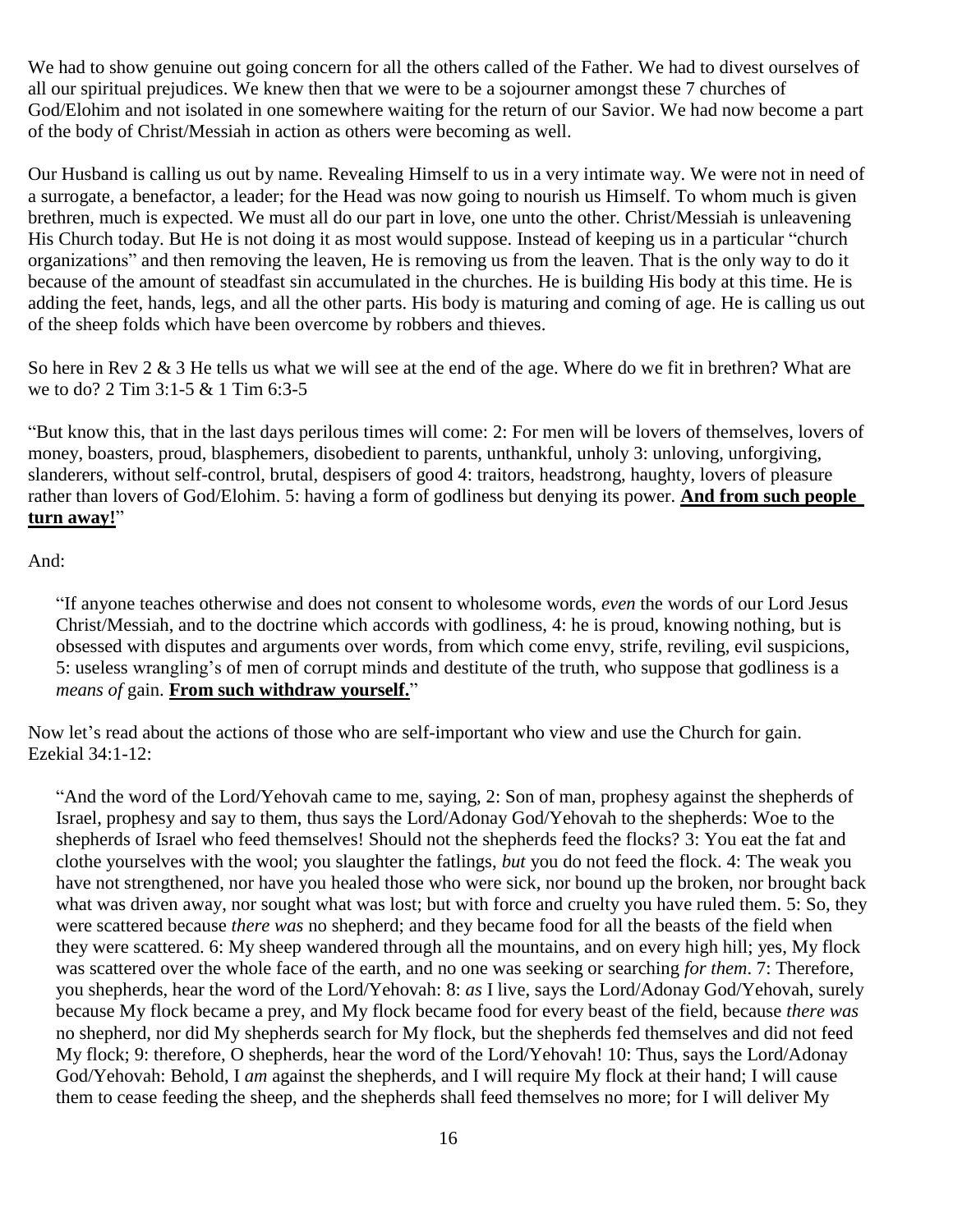flock from their mouths, that they may no longer be food for them. 11: For thus says the Lord/Adonay God/Yehovah: Indeed, I Myself will search for My sheep and seek them out. 12: As a shepherd seeks out his flock on the day he is among his scattered sheep, so will I seek out My sheep and deliver them from all the places where they were scattered on a cloudy and dark day."

How does a shepherd seek his scattered flock? John 10:1-4:

"Most assuredly, I say to you, he who does not enter the sheepfold by the door, but climbs up some other way, the same is a thief and a robber. 2: But he who enters by the door is the shepherd of the sheep. 3: To him the doorkeeper opens, and the sheep hear his voice; and **HE CALLS HIS OWN SHEEP BY NAME AND LEADS THEM OUT.** 4: And when he brings out his own sheep, he goes before them; and the sheep follow him, for they know his voice."

In verse 1, notice the setting: Thieves and Robbers! And they use the Church for gain! A shepherd calls to his sheep. He has an intimate or personal relationship with each of them. They know and recognize each other. Rev 3:20:

"Behold, I stand at the door and knock. If anyone hears My voice and opens the door, I will come in to him and dine with him, and he with Me."

Oh yes, we live in perilous times. As a result of that the churches are for the most part laced with leaven. Christ/Messiah is careful to point out, that even in that state there is still some good mixed in for some part. So, what are we to learn about our behavior from the messages to the 7 churches? Christ/Messiah has left us with a very clear road map to following Him, a clear trail as to our personal behavior, as to what He expects of us. If we are to be counted among the firstborn we must meet at a minimum the criteria He gives us here in Rev 2 & 3.

Let's look at the good works we are to be doing. In each message, He closes with a promise if we do one thing; OVERCOME. Rev 3:21:

"To him who overcomes I will grant to sit with Me on My throne, as I also overcame and sat down with My Father on His throne."

We are required to do what He did. Who and what did He overcome? The Greek word used in these instances is #3528, *nikao*, from #3529; to subdue (literally or figuratively). It is translated: conquer, overcome, prevail, get the victory. What we are being told here is not a passive thing. It is a war, a war we cannot win on our own. We need help. Rev 12:11:

"And they overcame him by the blood of the Lamb and by the word of their testimony, and they did not love their lives to the death."

By His blood! Without that we are helpless. Do we understand the extent of His sacrifice? If Christ/Messiah had sinned, He would never have been able to return to the glory He had with the Father before the earth was and from eternity. That is an awesome sacrifice! We must understand it completely to effectively use it in the word of our testimony. That is listed here with His shed blood. It takes two things. His shed blood and the word of our testimony. One part is His the other is ours. In the messages to the churches He tells us how to do our part.

So, who and what are we overcoming? Rev 12:9: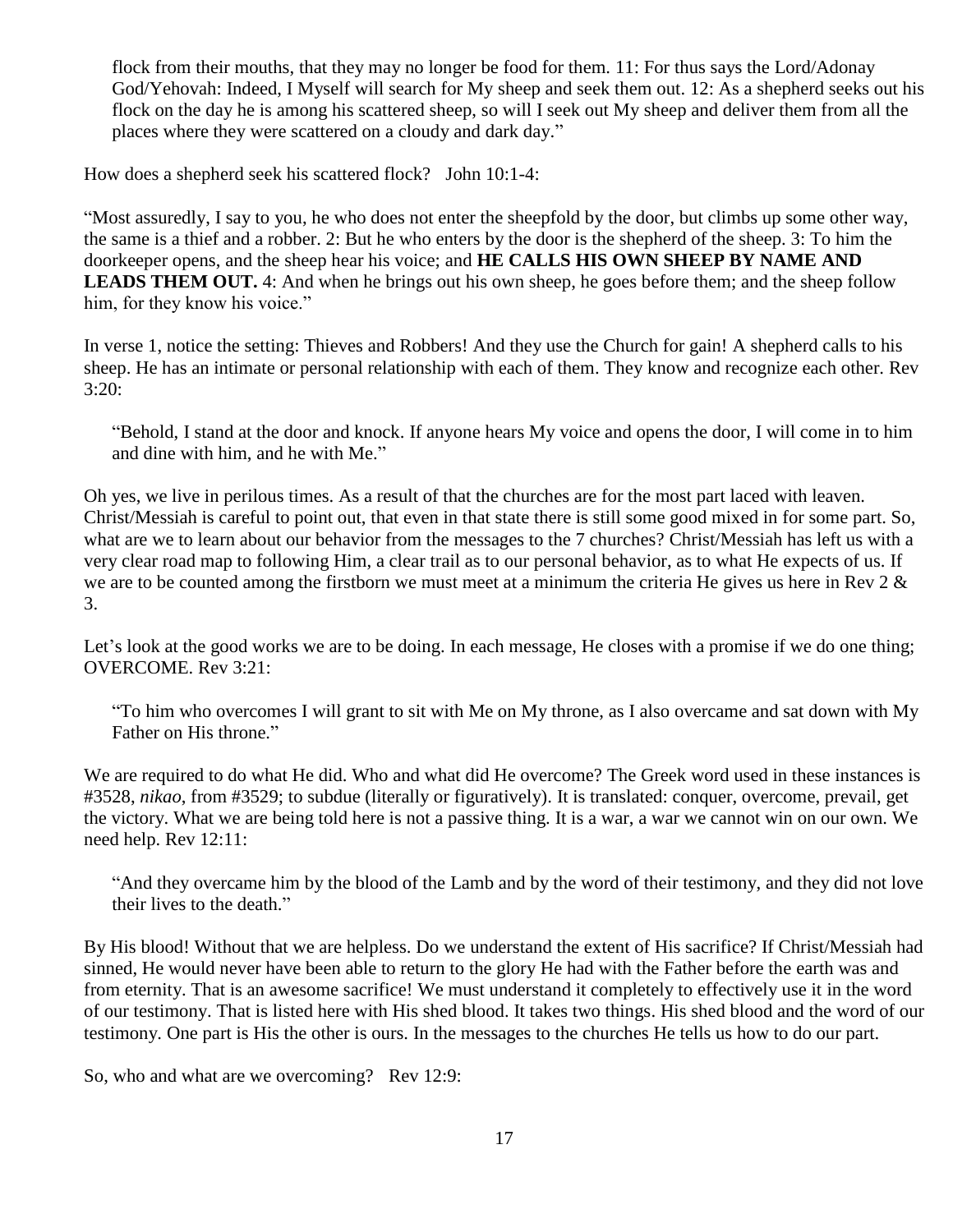"So the great dragon was cast out, that serpent of old, called the Devil and Satan, who deceives the whole world; he was cast to the earth, and his angels were cast out with him."

We overcome the Devil by the blood of Christ/Messiah. He made that possible by His victory over death but we have to overcome the Devil's deceit personally.

Romans 12:21 says:

"Do not be overcome by evil, but overcome evil with good."

Just look at the vivid opportunities that the churches have to do this in the messages to us in Rev  $2 \& 3$ .

1 John 2:14:

"I have written to you, fathers, because you have known Him *who is* from the beginning. I have written to you, young men, because you are strong, and the word of God/Elohim abides in you, and you have overcome the wicked one."

Does the Word of God/Elohim abide in us so strongly that we are skilled in wielding the sword of truth in overcoming the deception of the Devil? We do not war against flesh and blood. We war against the Devil and his minions who have, and are deceiving the called of the Father. Satan has deceived the whole world. It is our part to expose that deception in our works so all can see. Remember faith without works is dead. We are told in 1 John 5:4:

"For whatever is born of God/Elohim overcomes the world. And this is the victory that has overcome the world, our faith."

So, by the blood of the Lamb and by the word of our testimony we overcome the Devil and are willing to die for it. We read in the messages to the churches that the brethren are persecuted by the synagogue of Satan, that Satan dwells among them, that these are those who teach the deep things of Satan or his doctrines to the churches. This is a real war. Remember thieves and robbers have taken over the sheepfold. These liars use deceit and guile to take control. They preach love of this world and hate for those who do not agree with them. We are to flee from that spiritual leaven, but we are to love our brother at the same time. We are to lay down our life for him. It is not enough to just flee from it. We are to follow Christ's/Messiah's example. After He had been tested in the wilderness and then was strengthened and nourished by God/Elohim, He didn't stay there in the wilderness, did He? He returned to confront the liars, hypocrites, blind fools, offspring of the serpent, or as Paul calls them; false apostles, deceitful workers, and angels of light; who do not enter the Kingdom and prevent those who are trying to enter from doing so.

Yes, we must be willing to lay down our lives for our brothers. We were once captives but now are free. Have we abandoned the weak, the sick, the broken, those that were driven away and are lost? In our zeal to flee the spiritual fornication that the churches have with the world and the Devil we hope we have not lost sight of the fact that our brothers and sisters who are called by the Father are being ruled with force and cruelty.

Christ/Messiah tells us in Rev 2:6, 15:

"But this you have, that you hate the deeds of the Nicolaitans, which I also hate."

15: "Thus you also have those who hold the doctrine of the Nicolaitans, which thing I hate."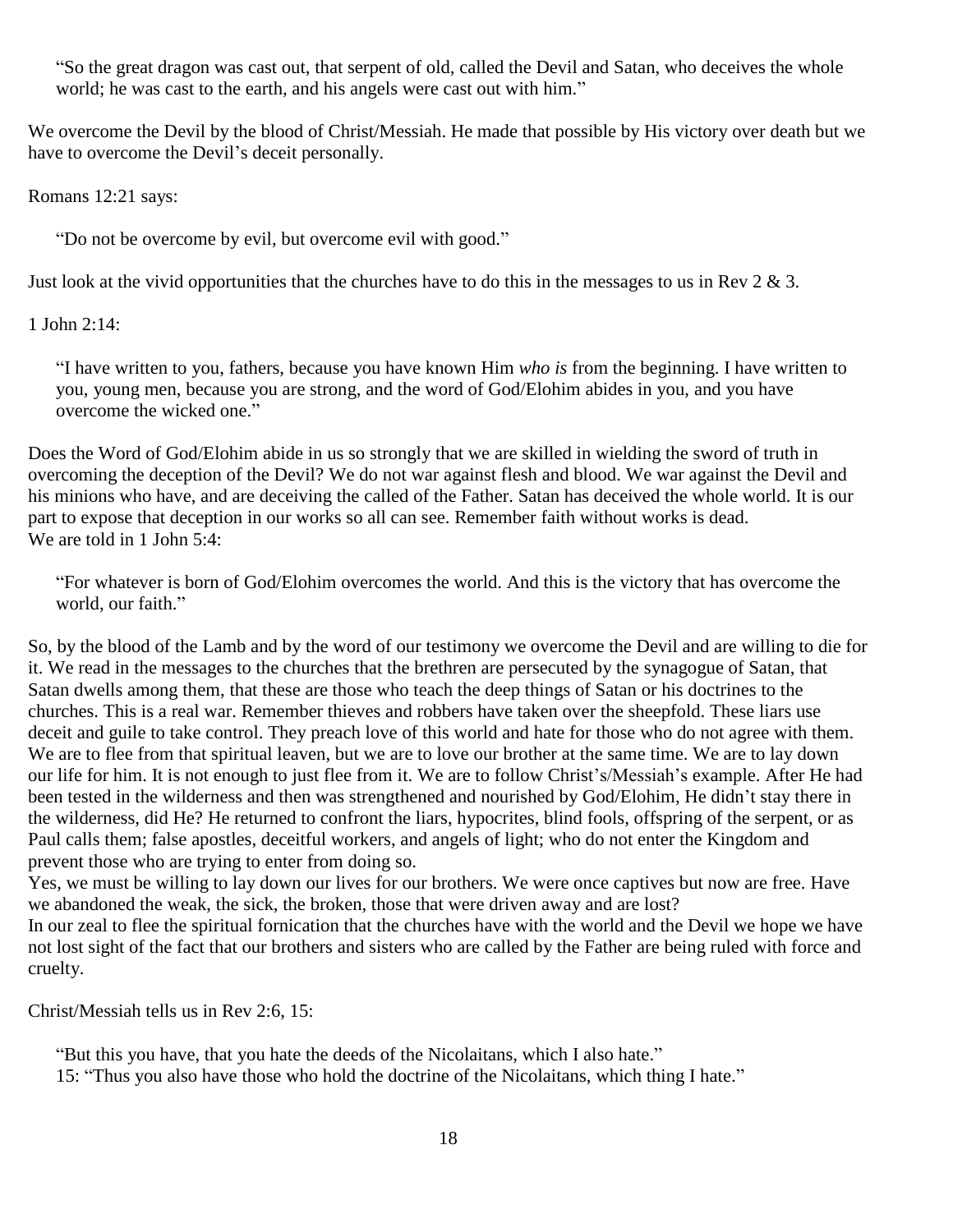This doctrine of inserting a man between the Husband and the bride should be hated by all who love their Husband. This is the doctrine of hierarchy. It is no different from going to a confessional and confessing your sins to a Catholic priest and expecting forgiveness. Look what Christ/Messiah had to do immediately after the Passover and foot washing. Luke 22:24-26:

"Now there was also a dispute among them, as to which of them should be considered the greatest. 25: And He said to them, the kings of the Gentiles exercise lordship over them, and those who exercise authority over them are called benefactors."

Do we get that? Those who are being lorded over actually are deceived to think their oppressors are benefactors.

26 "But not so *among* you; on the contrary, he who is greatest among you, let him be as the younger, and he who leads as he who serves."

No, we do not fight or hate those who are deceived into following such things. We fight those who are doing the deceiving just as Christ/Messiah did by using the Word of God/Elohim to expose their evil ways. He spent a lot of time with the sheep. He taught the masses who were around Him the Word of God/Elohim and challenged the leaven of the Pharisees and Scribes. We are to do no less. We are to be spending this time in the wilderness developing our skills in using the whole armor of God/Elohim. And we are not to put a bushel over our heads. One of the greatest examples of how a servant of God/Elohim can get into a bad attitude and forget about his brothers can be found in 1 Kings 19:11-17:

"Then He said, go out, and stand on the mountain before the Lord/Yehovah. And behold, the Lord/Yehovah passed by, and a great and strong wind tore into the mountains and broke the rocks in pieces before the Lord/Yehovah, *but* the Lord/Yehovah *was* not in the wind; and after the wind an earthquake, *but* the Lord/Yehovah *was* not in the earthquake; 12: and after the earthquake a fire, *but* the Lord/Yehovah *was* not in the fire; and after the fire **a still small voice**. 13: So, it was, when Elijah heard *it*, that he wrapped his face in his mantle and went out and stood in the entrance of the cave. Suddenly a voice *came* to him, and said, what are you doing here, Elijah? 14: And he said, I have been very zealous for the Lord/Yehovah God/Elohim of hosts; because the children of Israel have forsaken Your covenant, torn down Your altars, and killed Your prophets with the sword. I alone am left; and they seek to take my life. 15: Then the Lord/Yehovah said to him: Go, return on your way to the Wilderness of Damascus; and when you arrive, anoint Hazael *as* king over Syria. 16: Also, you shall anoint Jehu the son of Nimshi *as* king over Israel. And Elisha the son of Shaphat of Abel Meholah you shall anoint *as* prophet in your place. 17: It shall be *that* whoever escapes the sword of Hazael, Jehu will kill; and whoever escapes the sword of Jehu, Elisha will kill." (In other words, go and be about your work I have given you to do.)

And oh, by the way Elijah, verse 18:

"Yet I have reserved seven thousand in Israel, all whose knees have not bowed to Baal, and every mouth that has not kissed him."

What a lesson for us today brethren! Forget the woe is me pity party. We do not and will not know the vast majority of our brothers and sisters who are called by the Father at this time. Please, do not ever think you are the only one. That is actually a very bad attitude and in fact negates the trials and tribulations and struggles of everyone else in the same boat. It will eventually lead us to "not" doing what we have been called to do.

1 John 2:1-11: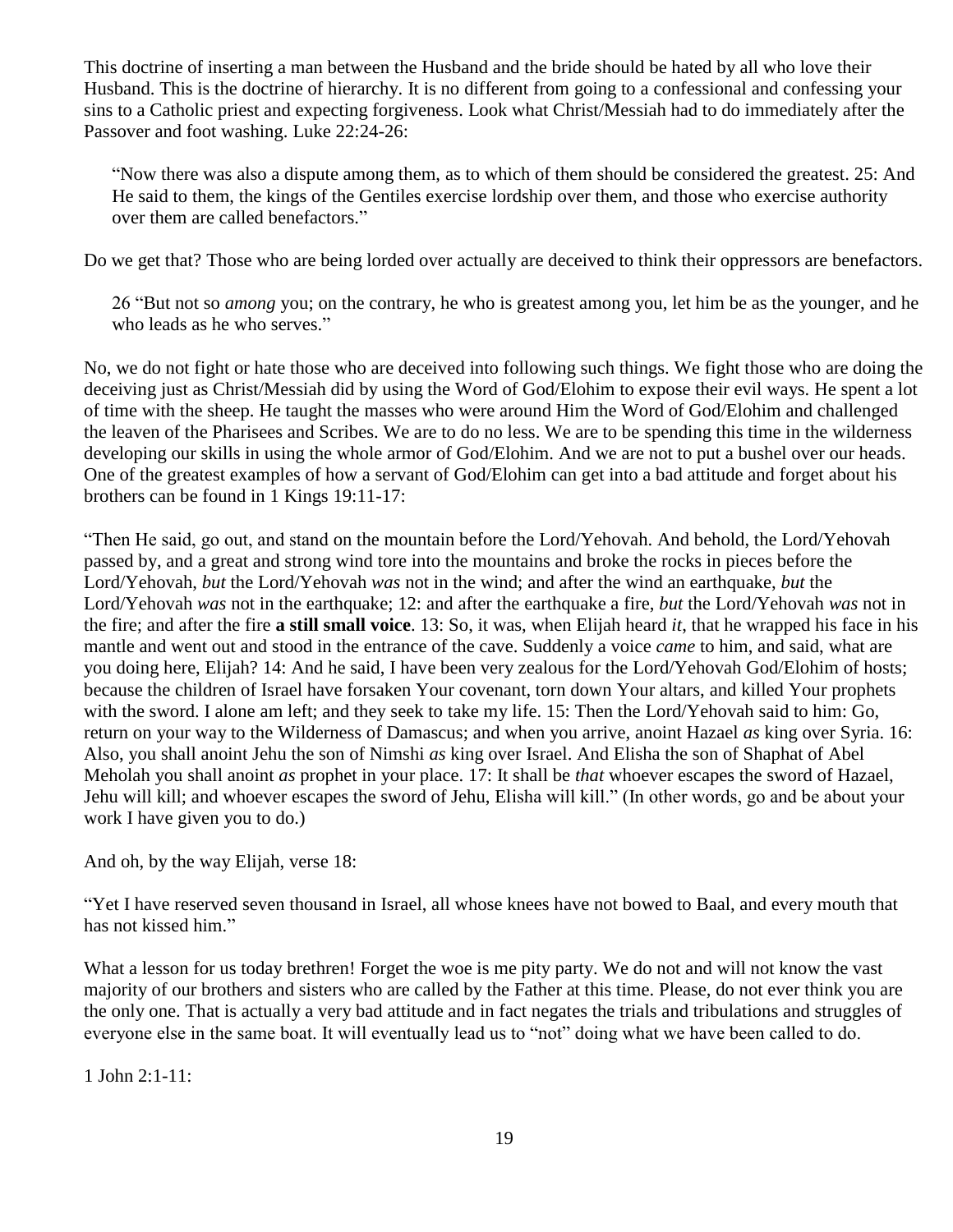"My little children, these things I write to you, so that you may not sin. And if anyone sins, we have an Advocate with the Father and Jesus Christ/Messiah the righteous. 2: And He Himself is the propitiation for our sins, and not for ours only but also for the whole world. 3: Now by this we know that we know Him, if we keep His commandments. 4: He who says, I know Him, and does not keep His commandments, is a liar, and the truth is not in him. 5: But whoever keeps His word, truly the love of God/Elohim is perfected in him. By this we know that we are in Him. 6: He who says he abides in Him ought himself also to walk just as He walked. 7: Brethren, I write no new commandment to you, but an old commandment which you have had from the beginning. The old commandment is the word which you heard from the beginning. 8: Again, a new commandment I write to you, which thing is true in Him and in you, because the darkness is passing away, and the true light is already shining. 9: He who says he is in the light, and hates his brother, is in darkness until now. 10: He who loves his brother abides in the light, and there is no cause for stumbling in him. 11: But he who hates his brother is in darkness and walks in darkness, and does not know where he is going, because the darkness has blinded his eyes."

So, to all of us, wherever we are found, we have a cumulative message as to what our relationship is to the body of Christ/Messiah.

1. We are to labor in Christ's/Messiah's name (those who are called by the Father) and not weary in it.

2. We are to be patient and persevere with our brothers and sisters.

3. We must not endure those who are evil.

4. We must test those who pretend they are sent by God/Elohim to see if they are liars.

5. We must hate the deeds, the doctrines of the Nicolaitans of ruling the brethren with force and cruelty and feeding on everything the brethren have. Their doctrines of dominion and greed have caused many to stumble on their way to the kingdom.

6. We are never to allow anyone or anything to come between ourselves and our Husband. Our first love must be as fresh at the end as it was in the beginning.

7. We must be willing to suffer tribulation, poverty, and even death to stand against the blasphemy of those who call themselves spiritual and of the body, who in actuality are members of the synagogue (or place of learning) of Satan.

8. We must hold fast to the name of Christ/Messaih and remain in His faith.

9. We must love and serve the brethren wherever they are found. We are not at war with the brethren, but with the implements of Satan who deceives them and keeps them captive.

10. We must be strong in the Word of God/Elohim and not deny His Plan of Salvation so that we will have an open door before us to keep His command to have love for one another.

11. We are to be very eager and willing to repent of our own nakedness and blindness as we grow in the favor, acceptance and knowledge of our Lord/Yehovah Jesus, the Christ/Messiah.

12. We must always guard the door, the gate to our mind so that we are able to rightly divide the word of truth so we can keep the leaven of Satan and his false ministers of righteousness out.

It is important for us to remain positive and strong during this ever-darkening age. We must keep our focus on the light of the world, our Savior Jesus Christ/Messiah. We must make great efforts to keep leaven out and when we find it in us we must act immediately to remove it. He has shown us the way. Just as ancient Israel was accompanied by a mixed multitude who caused them to sin, so too are we mixed in among tares who look so much like ourselves. We must be very careful in how we deal with them so as not to endanger our brothers. There is a mighty need for those who have the gift of being a Pastor. Christ/Messiah has given gifts to each and every one of us in His body. He has done so for the equipping of the saints, for the work of service, for the uplifting of the body, till we all come to the unity of the faith which was once delivered to mankind in the holy scriptures and thus to the knowledge of the Son of God/Elohim, to a perfect man, to the measure of the stature and fullness of Christ/Messiah.